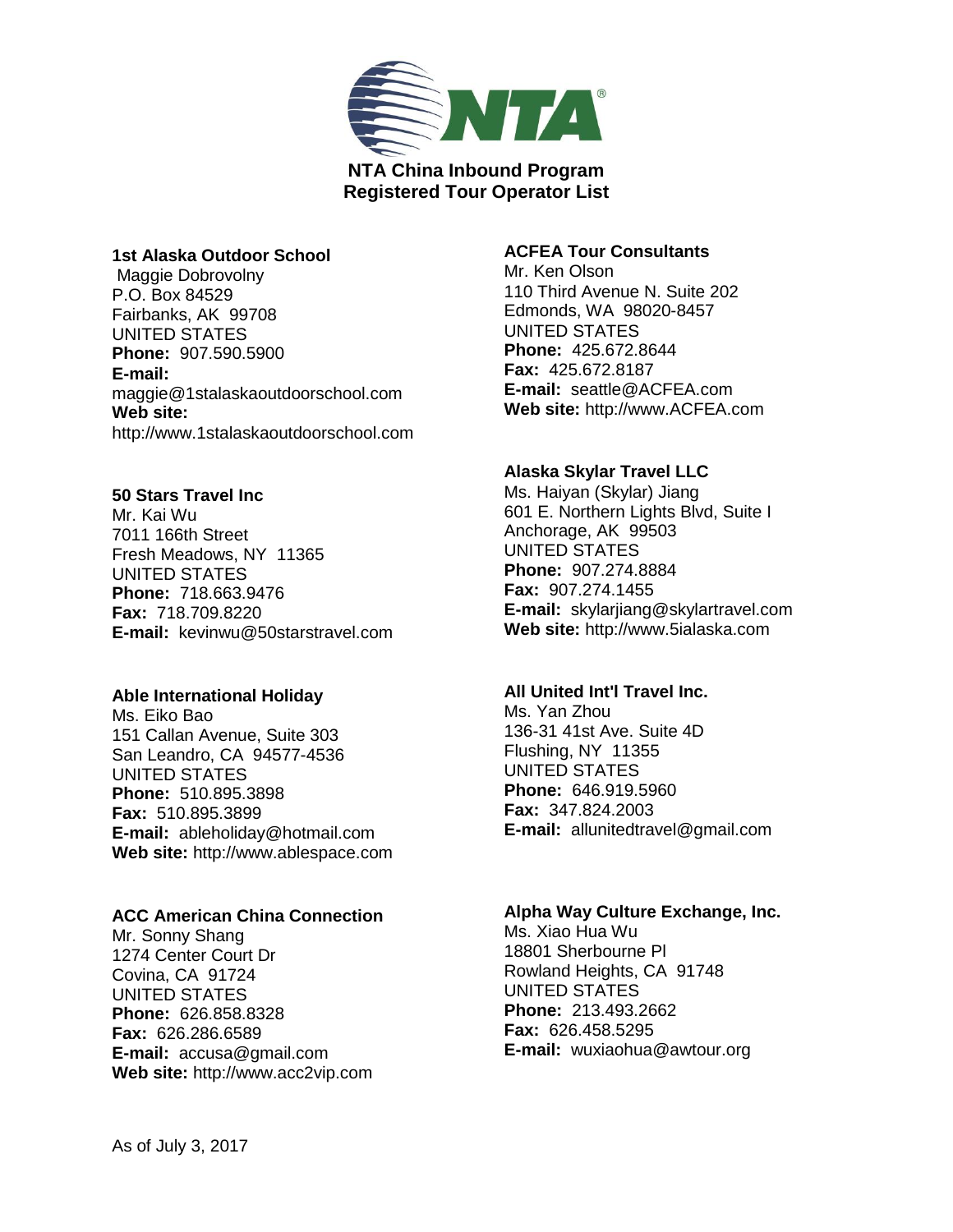

### **America Int'l Travel Services Inc.**

Ms. Misha Thompson PO Box 16631 San Francisco, CA 94116 UNITED STATES **Phone:** 415.290.1110 **Fax:** 650.332.1808 **E-mail:** andy@aits-usa.com

## **America Super Travel Inc**

Mrs. Julie He 319 S. Covina Blvd La Puente, CA 81746 UNITED STATES **Phone:** 626.650.5688 **E-mail:** info@asupertravel.us

### **America United Global Travel Inc.**

Mr. Zhi De Hu 9550 Flair Dr., Ste #509 El Monte, CA 91731 UNITED STATES **Phone:** 626.442.4433 **Fax:** 626.452.8691 **E-mail:** augtinc@gmail.com

### **American Commercial Strategies, Inc.**

Ms. Alice Chen 4695 MacArthur Court, Floor 11 Newport Beach, CA 92660 UNITED STATES **Phone:** 949.798.6128 **Fax:** 949.679.3317 **E-mail:** alicechen@amcmcs.com **Web site:** http://www.amcmcs.com

## **American Rainbow International Inc**

Mr. Zhien Yan 414 Hungerford Dr. Ste 210, R Rockville, MD 20850 UNITED STATES **Phone:** 301.309.6688 **Fax:** 301.309.6699 **E-mail:** rosezhang001@gmail.com **Web site:** http://www.amrainbow.com

# **American Spring Travel**

Ms. Jane Huang 18558 Gale Ave. #262 City of Industry, CA 91748 UNITED STATES **Phone:** 626.363.0888 **Fax:** 626.363.0889 **E-mail:** china@spring-tour.com **Web site:** http://www.spring-tour.com

# **American United Tours Corp.**

Mr. Andy Yuan 14540 Ramona Blvd. #111A Baldwin Park, CA 91706 UNITED STATES **Phone:** 626.513.7429 **Fax:** 626.337.1250 **E-mail:** andy@pumatour.us

### **AmericanTours International, LLC**

Nick Hentschel 6053 W. Century Blvd. 7th Floor Los Angeles, CA 90045-6430 UNITED STATES **Phone:** 310.641.9953 **Fax:** 310.649.3877 **E-mail:**  nick\_hentschel@americantours.com **Web site:** http://www.americantours.com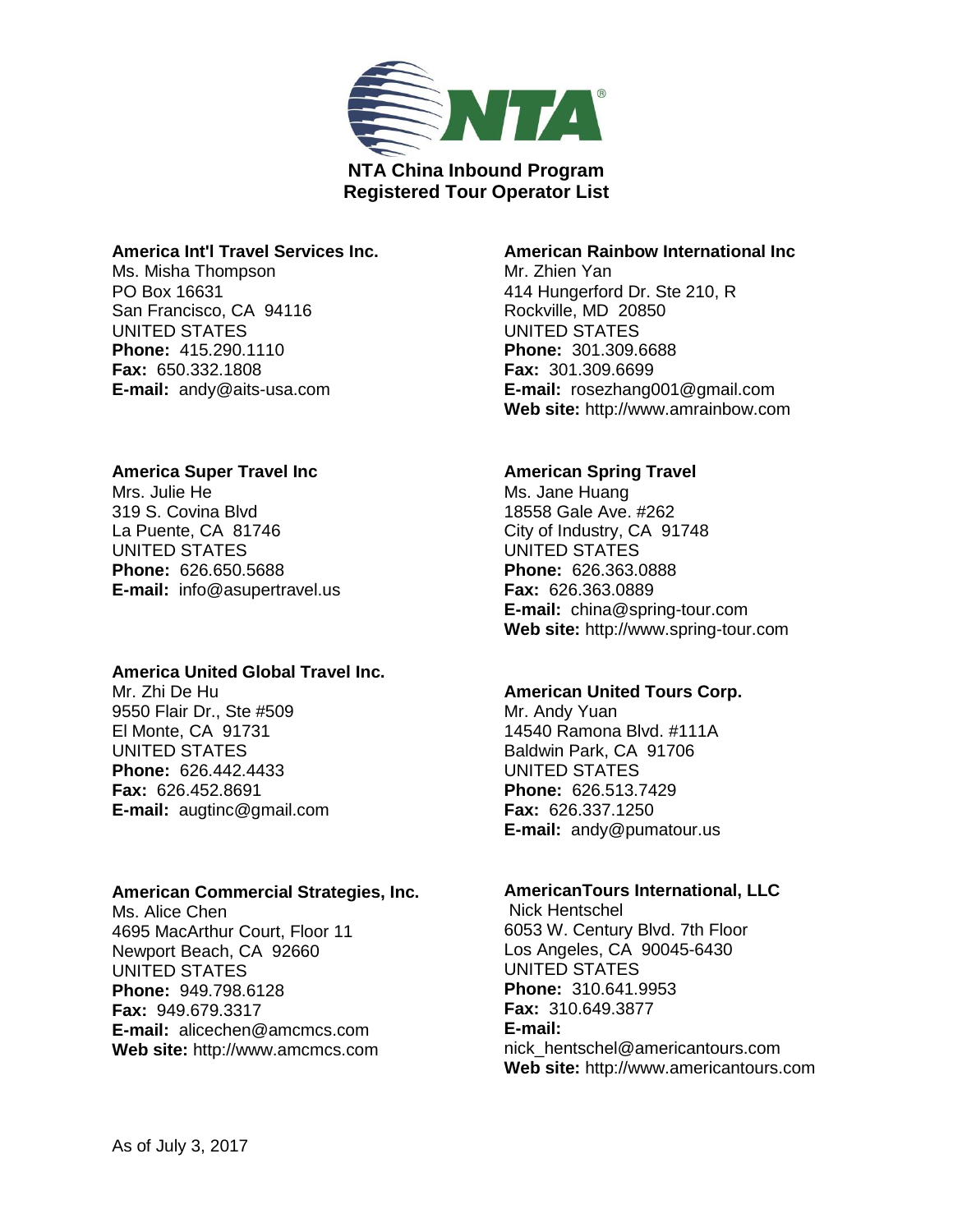

### **America's Hub World Tours**

Mr. David Penilton 6327-C SW Capitol Highway #263 Portland, OR 97239 UNITED STATES **Phone:** 503.864.2464 **Fax:** 503.772.2650 **E-mail:**  david.penilton@hubworldtravel.com **Web site:**  http://www.americashubworldtours.com

#### **AmeriPac Travel International, Inc.**

Mr. Jing Wang 300 S. Harbor Blvd. Ste 1018 Anaheim, CA 92805 UNITED STATES **Phone:** 714.991.1688 **Fax:** 714.991.1288 **E-mail:** nickwang@ameripactravel.com **Web site:** http://www.ameripactravel.com

### **AMG International Group, Inc.**

Mr. Tao Zhu 1005 S. Montezuma Way West Covina, CA 91791 UNITED STATES **Phone:** 626.321.0795 **Fax:** 562.393.4440 **E-mail:** amggroupusa@gmail.com

#### **Ananda Travel Service, Inc.**

Ms. Vicky Lee 207 Powell Street #700 San Francisco, CA 94102 UNITED STATES **Phone:** 415.399.8867 **Fax:** 415.399.0180 **E-mail:** vicky@journey2west.com **Web site:** http://www.journey2west.com

## **Anda International Travel Inc.**

Mr. Steve Wang 576 Cleavland Dr. Bolingbrook, IL 60440 UNITED STATES **Phone:** 630.469.8246 **Fax:** 630.566.8268 **E-mail:** steve@andachicago.com **Web site:** http://www.andachicago.com

### **Angel International Exchange**

Mr. Charles Zuo 1917 8th Avenue San Francisco, CA 94116 UNITED STATES **Phone:** 415.335.1817 **Fax:** 650.757.1819 **E-mail:** usaangel1997@gmail.com **Web site:** http://www.USAangel.com

# **Asia Pacific Travel & Tours**

Ms. Cindy Ke 1833 Kalakaua Avenue Suite 206 Honolulu, HI 96815 UNITED STATES **Phone:** 808.951.7077 **Fax:** 808.951.7627 **E-mail:** teresa@asiapacifictours.com **Web site:** http://www.apttusa.com

#### **Atgene Science International**

Mr. Jian Du 2000 S. Michigan Avenue Unit C2 Chicago, IL 60616 UNITED STATES **Phone:** 630.362.5088 **Fax:** 630.656.5799 **E-mail:** atgene@yahoo.com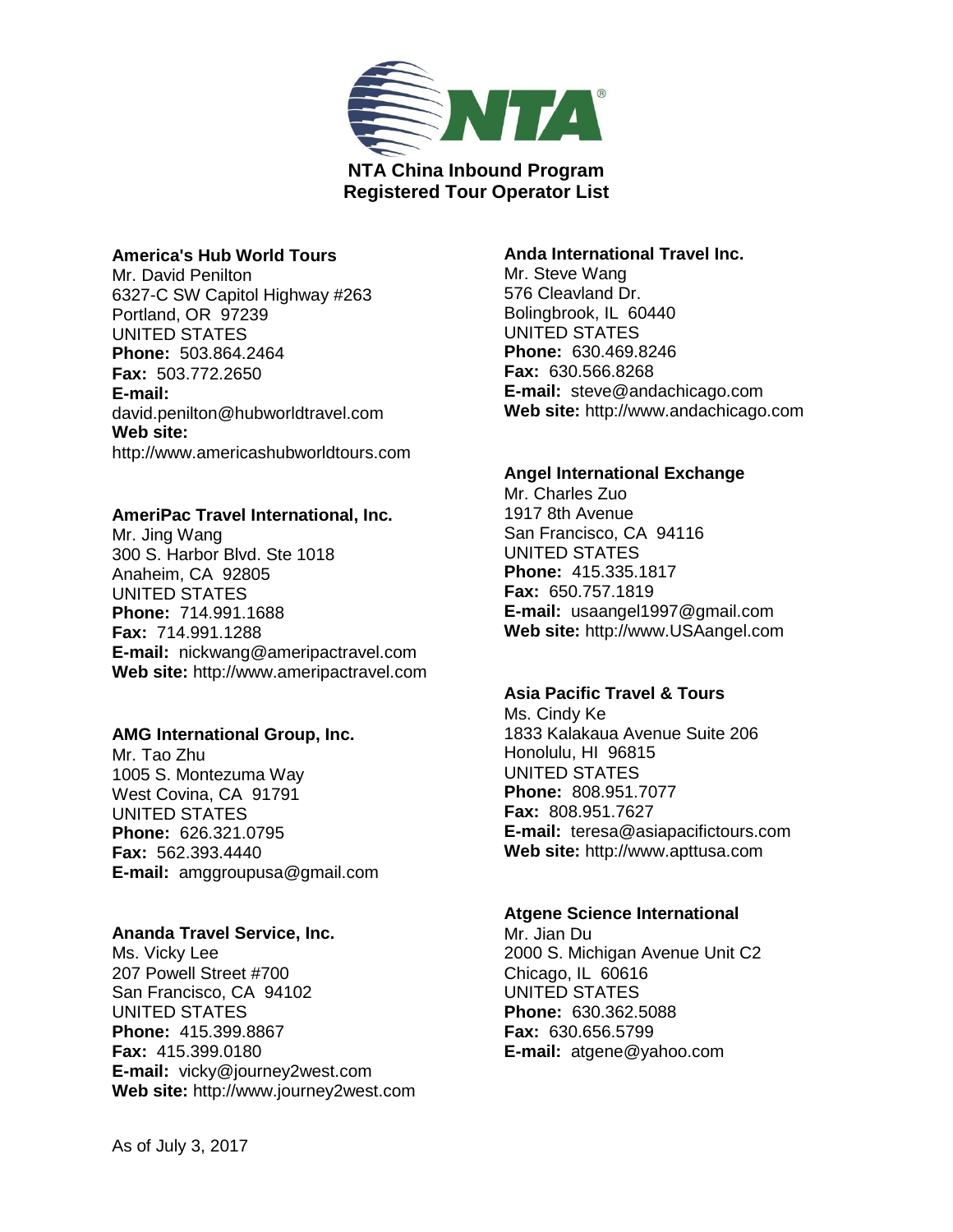

#### **Auri International Consulting Enterprise Inc.**

Ms. Xiuli Wang 3636 Main Street, 6F Flushing, NY 11354 UNITED STATES **Phone:** 718.746.2180 **Fax:** 718.746.1068 **E-mail:** juliewang@cnusa.org **Web site:** http://www.aurinewyork.com

# **Aurora Expeditions**

Mr. Adriel Butler PO Box 111831 Anchorage, AK 99511 UNITED STATES **Phone:** 360.359.2136 **E-mail:** adriel@midnightsontours.com **Web site:** http://www.midnightsontours.com

# **Belong Vacation Inc.**

Mr. Jing Guo 166 E. 8135 S. Sandy, UT 84070 UNITED STATES **Phone:** 315.775.8527 **E-mail:** belonginc@live.com

# **Best Friends Travel & Tours, Inc.**

Ms. Chan-Yeh Lin 5058 Tarry Glen Drive Suwanee, GA 30024-7582 UNITED STATES **Phone:** 770.723.3862 **Fax:** 770.723.3865 **E-mail:** bfttusa@yahoo.com **Web site:** http://www.igotours.com

# **Best International Travel Service Inc.**

Ms. Lucy Zhou 155-12 Cherry Ave Flushing, NY 11355 UNITED STATES **Phone:** 917.681.9276 **Fax:** 718.939.6837 **E-mail:** lucyzhou.bit@hotmail.com

# **BHY Enterprises Inc.**

Mr. Zheng Tian Pang 801 South Garfield Ave. Suite 108A Alhambra, CA 91801 UNITED STATES **Phone:** 626.664.0886 **Fax:** 626.289.8382 **E-mail:** pangzt316@yahoo.com

# **Blue Connection (LA) Corp.**

Mr. Albert Wang 17520 Castleton St., Suite 212B City of Industry, CA 91748 UNITED STATES **Phone:** 323.388.5555 **Fax:** 626.723.0014 **E-mail:** bluetravelus@gmail.com

# **Blue Grass Tours, Inc.**

Ms. Pam Upton 817 Enterprise Drive Lexington, KY 40510 UNITED STATES **Phone:** 859.252.5744 **Fax:** 859.255.4748 **E-mail:** tourdirector@bluegrasstours.com **Web site:** http://www.bluegrasstours.com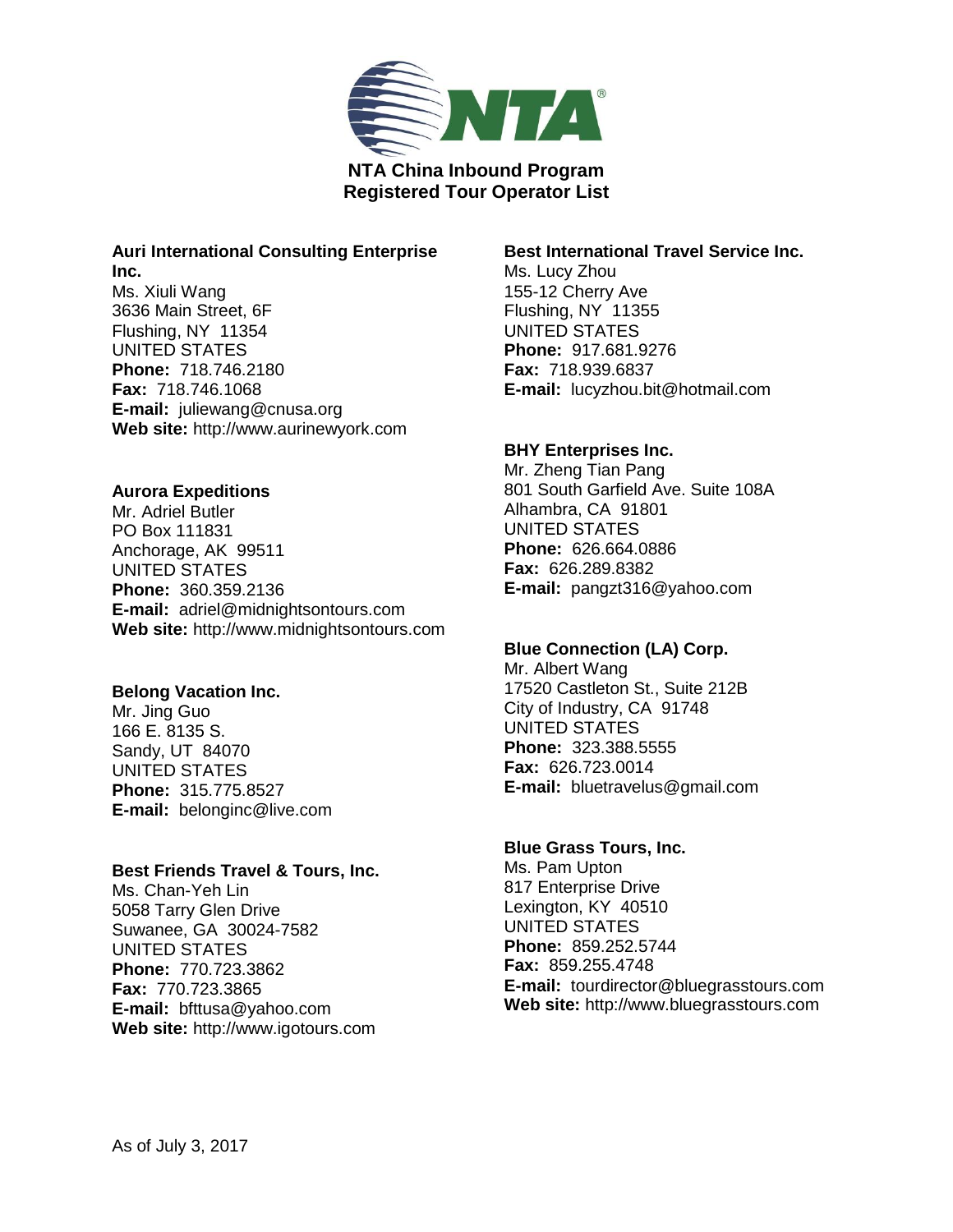

### **Blue Pacific Tours**

Mr. Lin Yan P.O. Box 9402 Tamuning, 96931 GUAM **Phone:** 647.8786 **Fax:** 646.8787 **E-mail:** bluepacifictours@gmail.com

## **Blue Star Tours & Travel LLC**

Mr. Michael Chang 5826 Hanover Terrace Frederick, MD 21703 UNITED STATES **Phone:** 240.367.3977 **Fax:** 240.487.9962 **E-mail:** 992767936@qq.com

# **C.I.A.C. Travel**

Ms. Melody Zhou 140 W 98th Street, Ste 117 Minneapolis, MN 55420-3815 UNITED STATES **Phone:** 952.881.1810 **Fax:** 952.881.7963 **E-mail:** mzhou@ciactravel.com **Web site:**  http://www.bestchinaholidays.com

**Caissa DMC (US) Inc.** Ms. Cindy Fang 17800 Castleton Street Suite 308 City of Industry, CA 91708 UNITED STATES **Phone:** 626.965.9555 **Fax:** 626.965.7667 **E-mail:** cindyfang@caissadmc.com **Web site:** http://www.caissa.com.cn/

# **CCH International Group Inc.**

Ms. Susan Jia 39-01 Main St Rm 406 New York, NY 11354 UNITED STATES **Phone:** 646.418.8999 **Fax:** 718.353.1198 **E-mail:** inv@cchtrip.com **Web site:** http://www.cchtrip.com

# **Celebration Tours & Travel**

Mr. Lawrence Lee 875 Mahler Rd. Suite 245 Burlingame, CA 94010 UNITED STATES **Phone:** 650.697.1788 **Fax:** 650.697.1787 **E-mail:** celebrationtours@yahoo.com

# **Century Tours (Guam)**

Ms. Shelly Gibson 801 Pale San Vitores Road Tumon, 96913 **GUAM Phone:** 687.6241 **Fax:** 646.6729 **E-mail:** sgibson@ite.net **Web site:**  http://www.centurytoursguam.com

# **Century Travel International Inc**

Mr. Dongqiao Zheng 36-24 Union Street Suite 2R Flushing, NY 11354 UNITED STATES **Phone:** 718.889.6123 **Fax:** 718.760.4653 **E-mail:** jason.centurytravel@gmail.com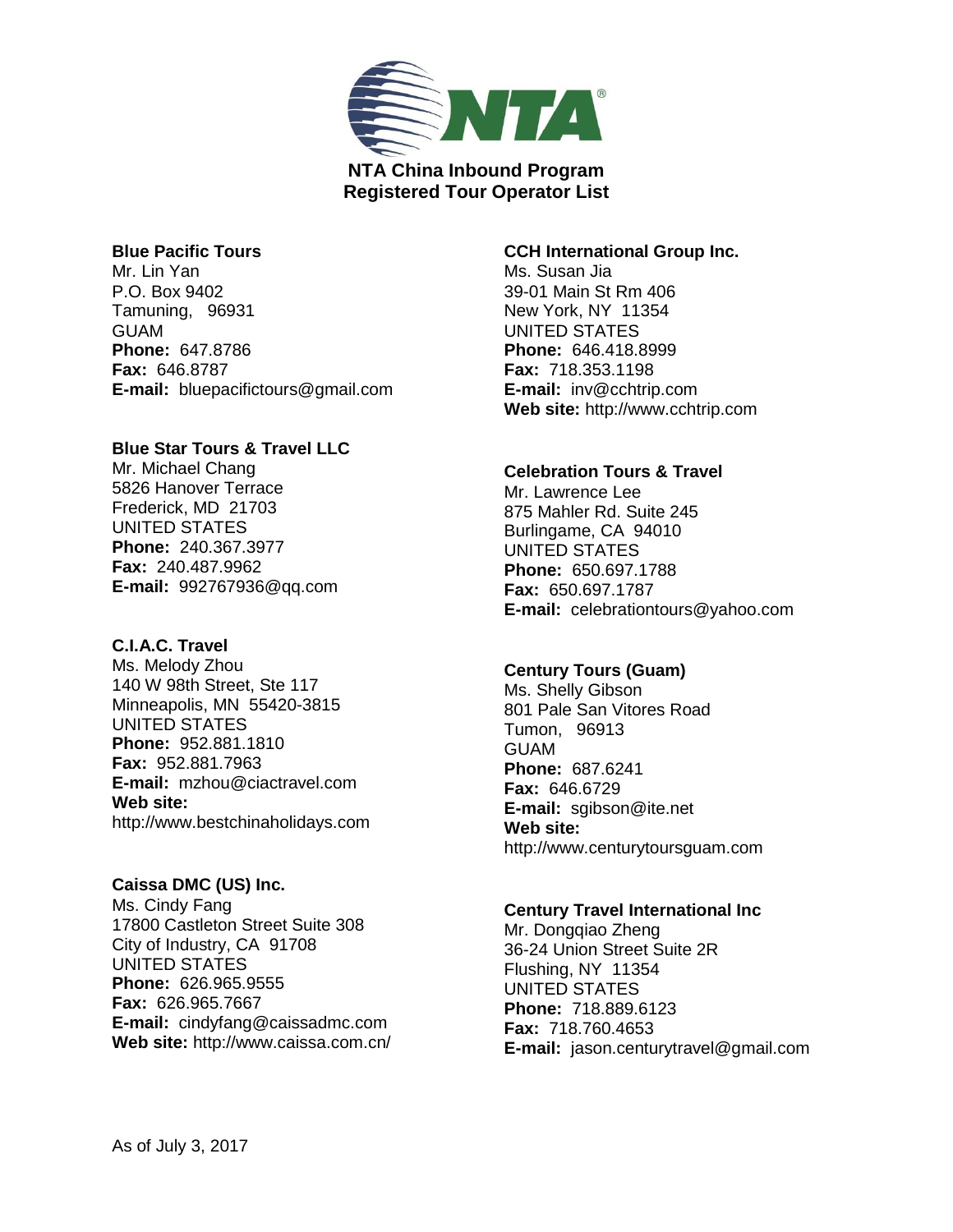

### **Champion Holiday International Inc.**

Mr. Wenjia Liu 190 Hillcrest Dr. La Puente, CA 91744 UNITED STATES **Phone:** 626.340.3218 **Fax:** 626.427.3042 **E-mail:** 630560739@qq.com **Web site:** http://www.usa919.com

## **Charlie's Travel, Inc.**

Ms. Vivian Chen 3705 Main Street, Suite 318 Flushing, NY 11354 UNITED STATES **Phone:** 718.475.9550 **Fax:** 347.665.1558 **E-mail:** gogogous8@hotmail.com **Web site:** http://www.gogogous.com

### **China International Enterprises, Inc**

Mr. Mike Ma 2222 Kalakaua Avenue Suite 908 Honolulu, HI 96815-2524 UNITED STATES **Phone:** 808.924.1088 **Fax:** 808.922.0519 **E-mail:** yuli@chinaintl.com **Web site:** http://www.chinaintl.com

## **China Overseas Travel Group Inc.**

Mr. Sai He 9550 Flair Drive #501 El Monte, CA 91731 UNITED STATES **Phone:** 626.401.9933 **Fax:** 626.401.9922 **E-mail:** cotbus1usa@gmail.com

## **China Silk Tours**

Ms. Elsa Lo 280 Madison Avenue Suite 907 New York, NY 10016 UNITED STATES **Phone:** 212.679.6888 **Fax:** 212.679.6851 **E-mail:** elsa@chinasilktour.com **Web site:** http://www.chinasilktours.com

# **China Travel Service**

Ms. Ronni Gu 5546 N. Rosemead Blvd., Suite 208 Temple City, CA 91780 UNITED STATES **Phone:** 626.292.5678 **Fax:** 626.292-5679 **E-mail:** ctslax@yahoo.com **Web site:** http://www.ctslax.com

# **China Visit Tour USA Inc.**

Mr. Jason Lu 1979 Marcus Ave Suite 210 Lake Success, NY 11042 UNITED STATES **Phone:** 212.574.4619 **Fax:** 866.811.2791 **E-mail:** jason@chinavisittour.com **Web site:** http://www.chinavisittour.com

### **Chinatour.com International**

Mr. Jeffrey Chen 680 Brea Canyon Road, Suite 268 Diamond Bar, CA 91789 UNITED STATES **Phone:** 626.576.9688 **Fax:** 626.576.9388 **E-mail:** jeffrey.c@chinatour.com **Web site:** http://www.chinatour.com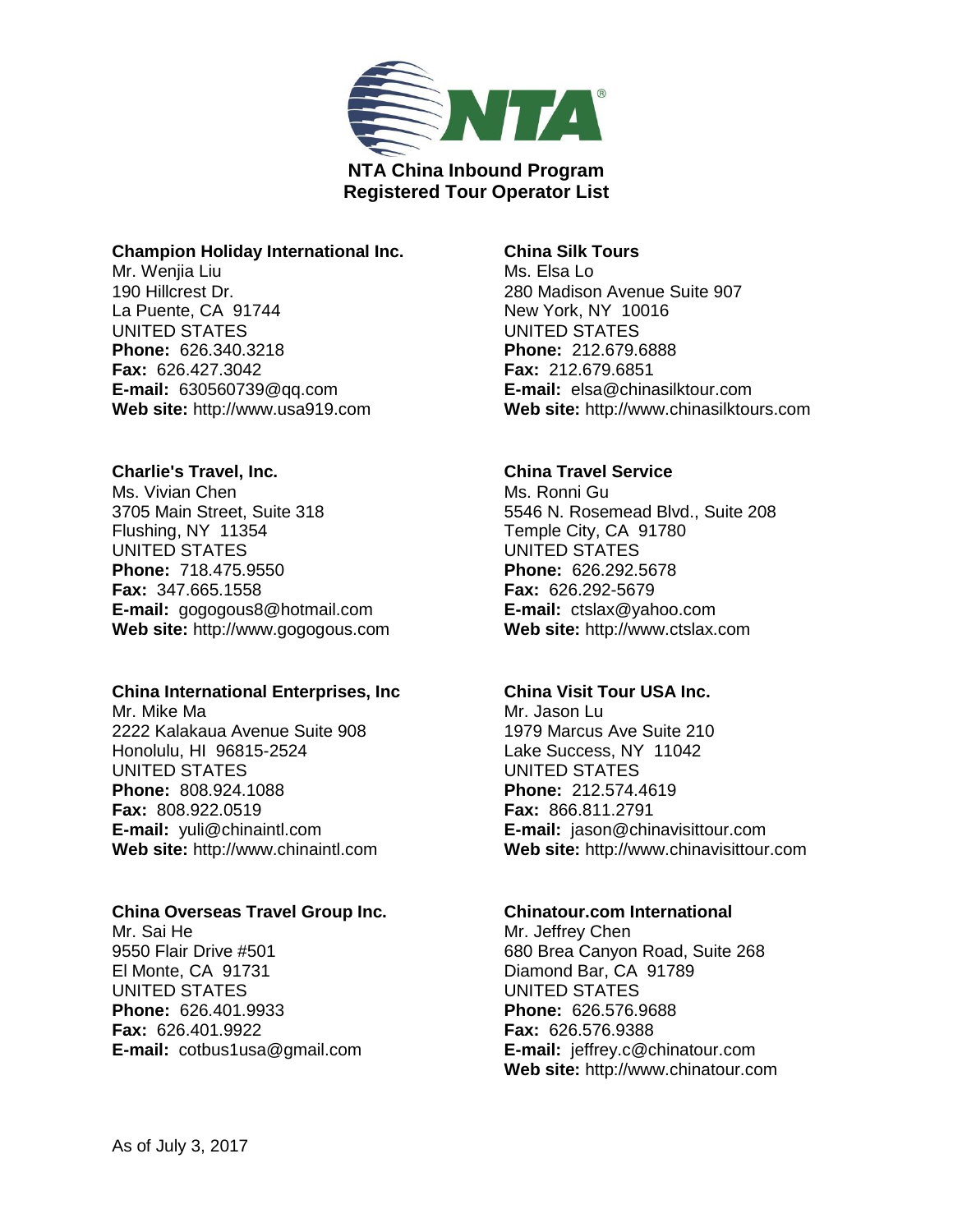

### **Chinese Host Inc.**

Mr. K.C. Leung 3525 W Hacienda Ave. Las Vegas, NV 89118 UNITED STATES **Phone:** 702.968.3018 **Fax:** 702.968.3019 **E-mail:** kcleung@chdestination.com **Web site:** http://www.CHdestination.com

#### **Citi Travel Inc**

Ms. Kelly Mao 41-60, Main Street #201D Flushing, NY 11355 UNITED STATES **Phone:** 718.539.1188 **Fax:** 718.539.7188 **E-mail:** info@uscititravel.com

### **Compass Travel**

Mr. Huimin Yu 111 S. Walnut Grove Ave. #202 San Gabriel, CA 91776 UNITED STATES **Phone:** 626.872.6999 **Fax:** 626.872.0600 **E-mail:** aatourbus@gmail.com

# **Crossea Tours & Education**

Ms. Qian Wang 40 Fairway Drive West Orange, NJ 7052 UNITED STATES **Phone:** 908.822.9886 **E-mail:** info@crosseatouredu.com **Web site:** http://www.crosseatouredu.com

## **Ctour Holiday LLC**

Mr. Charlie Lu 222 E Huntington Dr. #105 Monrovia, CA 91016 UNITED STATES **Phone:** 323.261.8811 **Fax:** 323.262.6633 **E-mail:** hr@ctourholiday.com **Web site:** http://www.seagullholiday.com

# **CYTS USA, LLC**

Mr. Andong Pan 1320 Glencoe Dr Arcadia, CA 91006 United States **Phone:** 626.715.1485 **E-mail:** cytsmgmt@gmail.com

### **D & J Tours**

Mr. Diwen Zeng 1111 W. 48th Street Chicago, IL 60609 UNITED STATES **Phone:** 312.799.9101 **Fax:** 312.326.2368 **E-mail:** djcoachtours@gmail.com

# **Da Zhen Travel Agency**

Ms. Suki Chen 199 W. Garvey Ave. Monterey Park, CA 91754 UNITED STATES **Phone:** 626.288.7377 **Fax:** 626.288.6004 **E-mail:** info@dazhentravel.com **Web site:** http://www.dazhentravel.com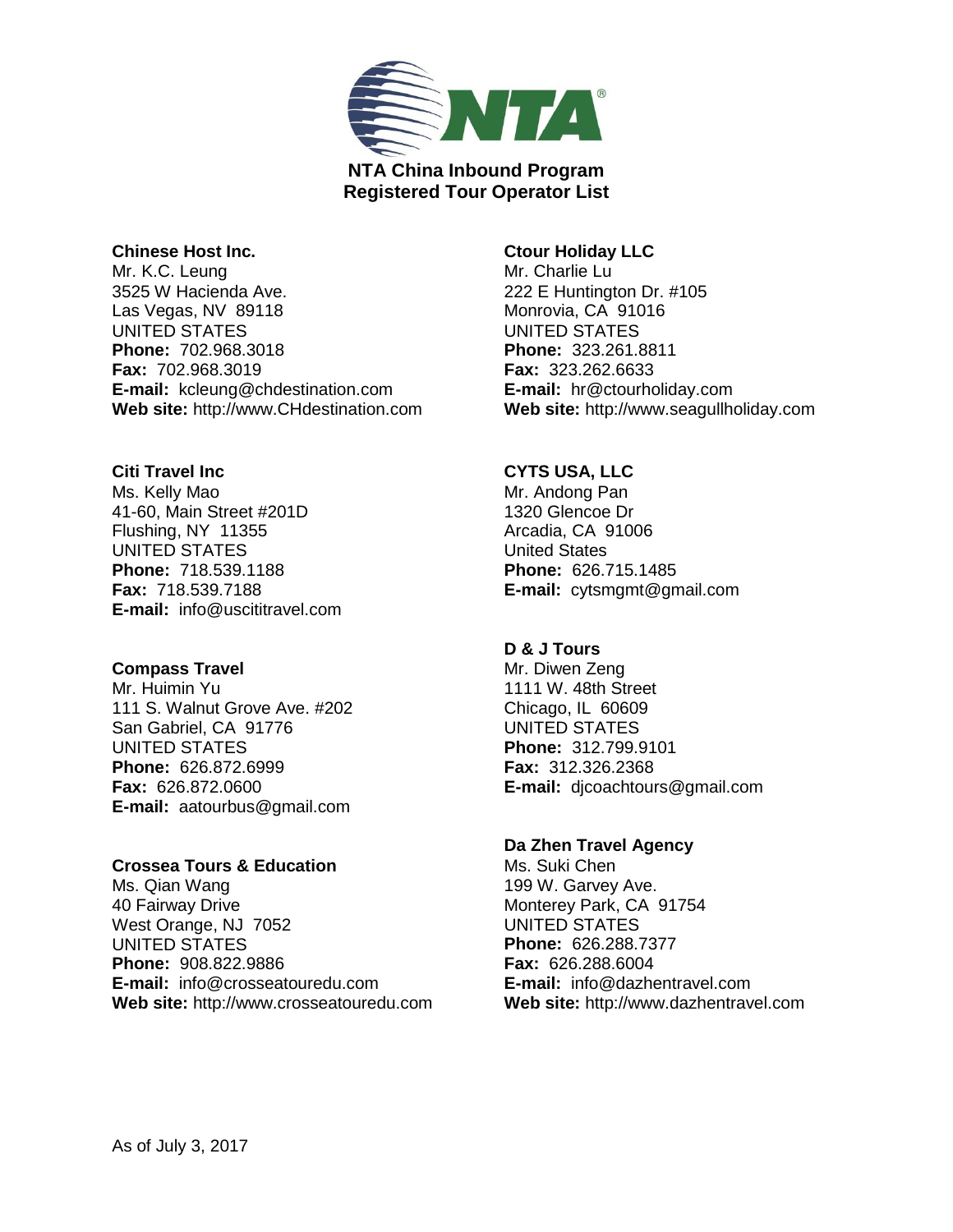

#### **Deer USA Inc.**

Mr. Charles Lu 5134 Commerce Dr. Baldwin Park, CA 91706 UNITED STATES **Phone:** 626.458.8777 **Fax:** 626.458.8666 **E-mail:** deerusainc@yahoo.com **Web site:** http://www.deerusa.com

### **Destination America Inc.**

Ms. Kathryn Storbeck 801 E Katella Ave. Anaheim, CA 92805 UNITED STATES **Phone:** 714.935.0040 **Fax:** 714.935.0042 **E-mail:** aniseh.dalju@dest-amer.com **Web site:** http://www.dest-amer.com

### **Diamond Travel Alliance**

Mr. Jian Hong Zhou 18780 Amar Rd. Suite 101 Walnut, CA 91789 UNITED STATES **Phone:** 626.320.2835 **Fax:** 626.289.9399 **E-mail:** usac66@hotmail.com **Web site:** http://www.usadta.com

### **Dista Group LLC**

Mr. Tianyu Qin One Boston Place, Suite 2600 Boston, MA 2108 UNITED STATES **Phone:** 617.990.2916 **Fax:** 617.507.7709 **E-mail:** arthur.chin@distagroup.com

## **DJ Prestige Inc.** Ms. Jennifer Zhou 743 W Camino Real Ave #D Arcadia, CA 91007 UNITED STATES **Phone:** 626.321.5988 **Fax:** 626.446.4468 **E-mail:** dashan1988@hotmail.com

### **Dollar Travel & Charter Inc.**

Mr. Eric Zhang 1828 El Camino Real Suite 103 Burlingame, CA 94010 UNITED STATES **Phone:** 650.692.8811 **Fax:** 650.692.8812 **E-mail:** dollartravelusa@hotmail.com

### **Dragon Bus & Tour Line, LLC**

Ms. Betty Qi 14644 E Valley Blvd. City of Industry, CA 91746-3325 UNITED STATES **Phone:** 626.333.3188 **Fax:** 626.333.3191 **E-mail:** tbebus2000@gmail.com **Web site:** http://www.tbecharter.net

### **Dragon Tours and Travel**

Mr. Marvin Chang 1302 Young St. Suite C-114 Honolulu, HI 96814 UNITED STATES **Phone:** 808.591.8988 **Fax:** 808.593.9088 **E-mail:** dragon@dragontours.com **Web site:** http://www.dragontours.com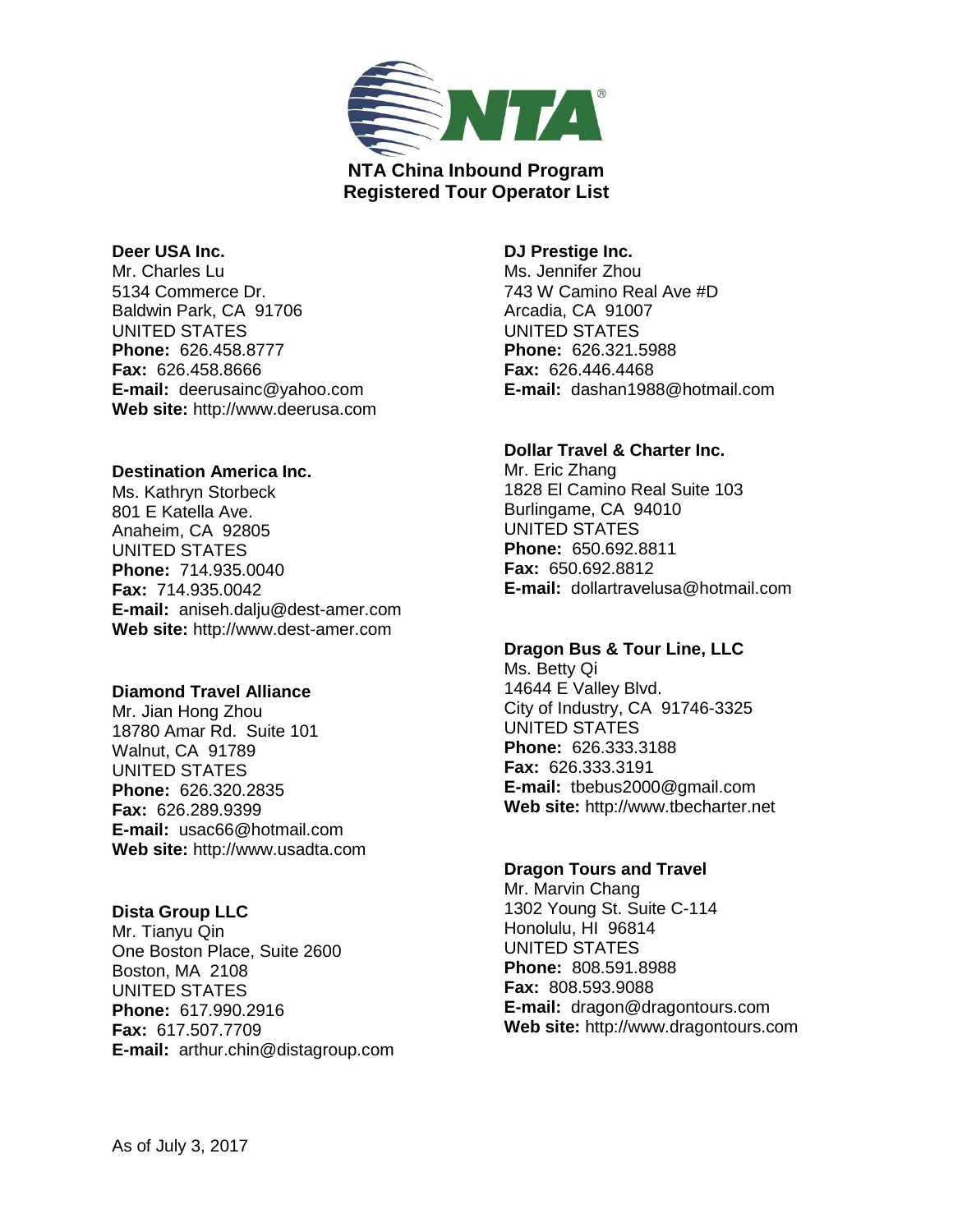

### **Dream Catch International Inc**

Ms. Mary Chen 9908 Las Tunas Dr., Unit H Temple City, CA 91780 UNITED STATES **Phone:** 626.457.8060 **Fax:** 626.287.1160 **E-mail:** dreamcatchinc@hotmail.com

### **DTE Travel**

Mr. Sherman Liu 17870 Castleton St. Suite 134 City of Industry, CA 91748 UNITED STATES **Phone:** 626.579.6980 **Fax:** 626.579.6981 **E-mail:** shermanliu88@yahoo.com

# **E Travel, Inc.**

Ms. Nancy Newmeyer 9420 Telstar Ave. #209 El Monte, CA 91731 UNITED STATES **Phone:** 626.452.8221 **Fax:** 626.452.8272 **E-mail:** etravelnancy@gmail.com

# **Eagle Tours, LLC**

Mr. Jerry Sun 9550 Flair Drive, #501 El Monte, CA 91731 UNITED STATES **Phone:** 626.401.9933 **Fax:** 626.401.9922 **E-mail:** us.eagletours@gmail.com

# **East West Global Tours Corp**

Mr. Philip Sanwei Li 1110 University Ave. Suite 305 Honolulu, HI 96826 UNITED STATES **Phone:** 808.943.0898 **Fax:** 808.941.4668 **E-mail:** ewg@aloha.com

## **Eastern Golden Coast, Inc.**

Mr. Zegang Wang 3631 Puente Ave. Baldwin Park, CA 91706 UNITED STATES **Phone:** 626.552.1566 **Fax:** 626.593.4655 **E-mail:** egctravelinc@gmail.com

# **Eastern Travel Inc.**

Mr. Brian Mei 2900 So State St. #260 Salt Lake City, UT 84115 UNITED STATES **Phone:** 801.466.8811 **Fax:** 801.466.5966 **E-mail:** brian@easterntravel.com **Web site:** http://www.easterntravel.com

# **Easy Travel Inc.**

Mr. Xiangdong Liu 2785 Marine Corps Drive, Hengi Plaza #204 Tamuning, 96913 GUAM **Phone:** 646.0197 **Fax:** 646.0199 **E-mail:**  reservations\_guam@islandclub.com **Web site:** http://www.guamict.com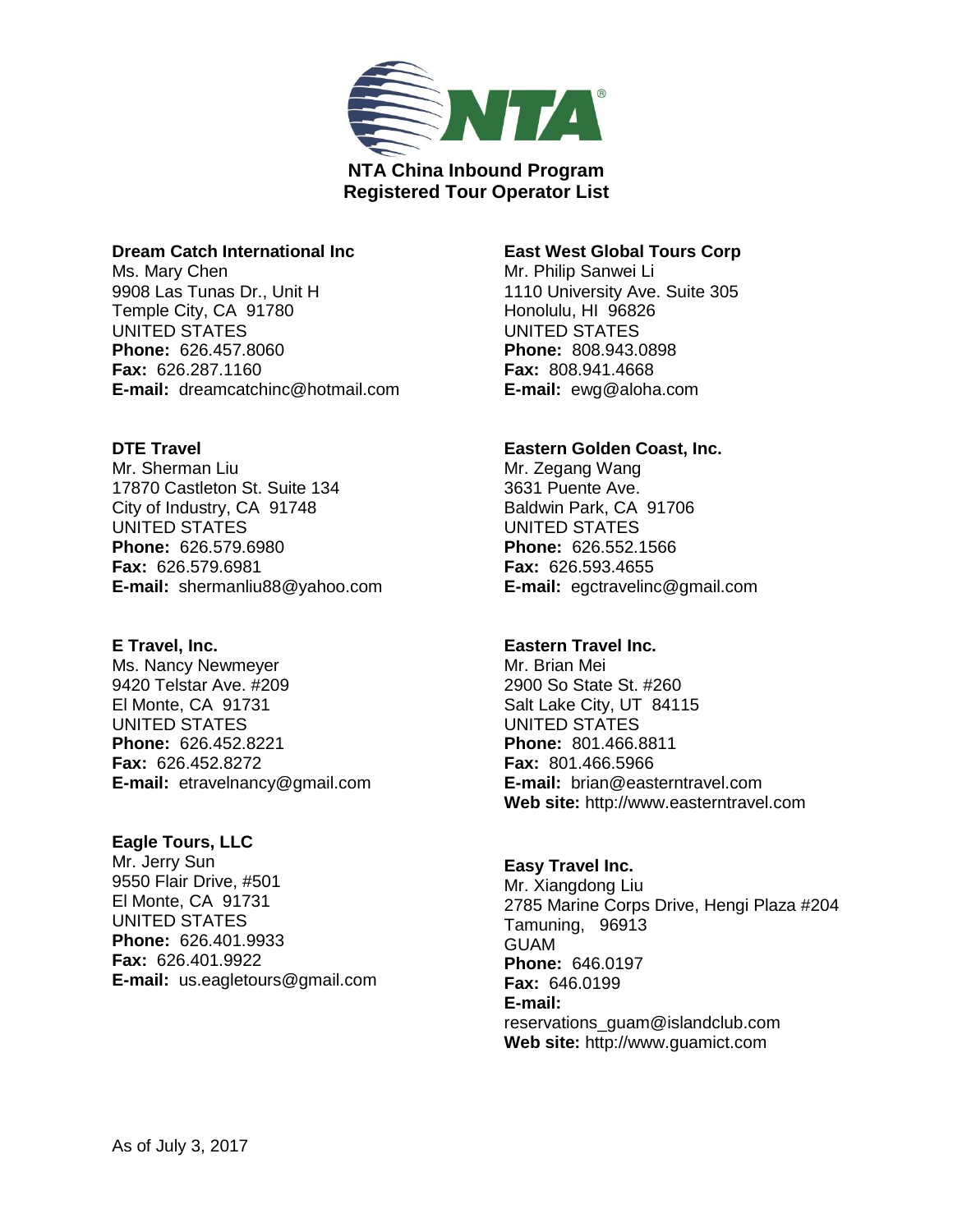

### **EBT Travel Group Inc.**

Ms. Luhua Zhong 20539 E. Walnut Dr., North #F Walnut, CA 91780 UNITED STATES **Phone:** 626.608.5339 **Fax:** 626.410.1122 **E-mail:** ebttravelgroup@gmail.com

### **Educational Travel Services, Inc.**

Ms. Judith Tichenor 4160 SE International Way, Ste D-104 Milwaukie, OR 97222 UNITED STATES **Phone:** 503.653.3988 **Fax:** 503.653.3990 **E-mail:** judi@etsi.ws **Web site:** http://www.etsi.ws

## **Entour Inc.**

Mr. Will Zhang 21671 Gateway Center Dr., Suite 112 Diamond Bar, CA 91765 UNITED STATES **Phone:** 909.345.7230 **Fax:** 909.345.7229 **E-mail:** op@entouronline.com

# **E-World Travel & Tours Inc.**

Mr. David Lo 48 Bowery 2nd Floor New York, NY 10013 UNITED STATES **Phone:** 212.385.1688 **Fax:** 212.385.2210 **E-mail:** travel@paradiseusa.com **Web site:** http://www.eworldtours.com

## **Favour Tour**

Mr. Elton Koon Pong Koo P.O. Box 23996 Barrigada, 96921 GUAM **Phone:** 646.9328 **Fax:** 646.9288 **E-mail:** favourtour@gmail.com **Web site:** http://favourtour.com

## **Fortune Link, Inc.**

Mr. Frank Liu 18725 E Gale Ave. #200 City of Industry, CA 91748 UNITED STATES **Phone:** 626.810.9988 **Fax:** 626.810.4466 **E-mail:** fortunelinkinc@live.com

# **Four Seasons Vacation LLC**

Mr. Bryan Chan 9040 Telstar Avenue, #109-110 El Monte, CA 91731 UNITED STATES **Phone:** 626.508.5888 **Fax:** 626.234.2100 **E-mail:** bryan@4seasonvacation.com

### **Galaxy Tour Inc**

Ms. Christine Huang 1023 S. Glendora Ave West Covina, CA 91790 UNITED STATES **Phone:** 626.821.1946 **Fax:** 626.821.4479 **E-mail:** galaxytourla@gmail.com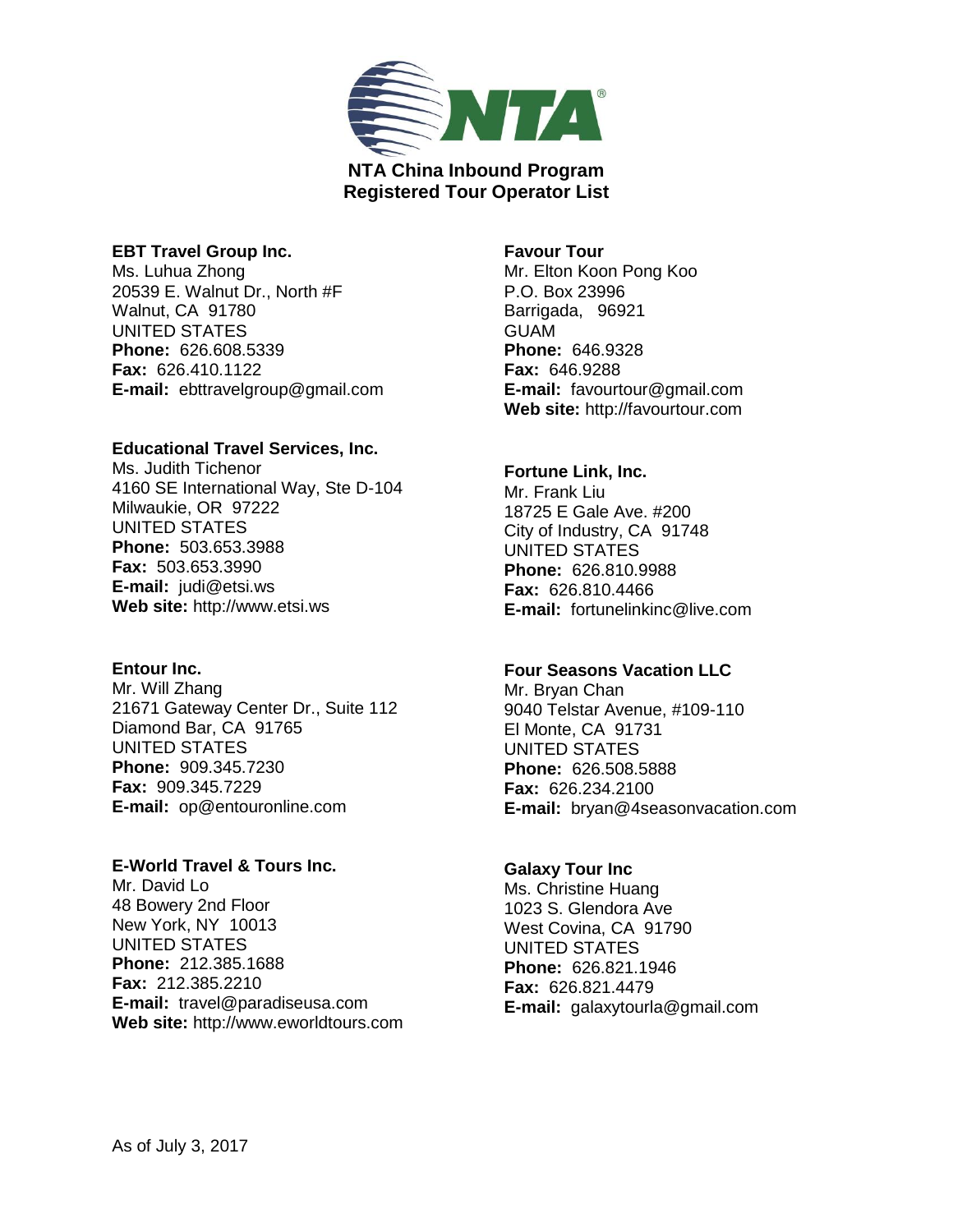

### **Galaxy Tour Inc-Honolulu**

Ms. Cindy Chong Hui He 1833 Kalakaua Ave Suite 206 Honolulu, HI 96815 UNITED STATES **Phone:** 808.951.6668 **Fax:** 808.951.7627 **E-mail:** apttusa01@gmail.com

## **GH Tours & Travel Inc**

Mr. Hui Shao 968 Columbus Ave. San Francisco, CA 94133 UNITED STATES **Phone:** 415.885.0338 **Fax:** 415.885.0238 **E-mail:** info@greatholidaytour.com

### **Global Culture International Corporation**

Mr. Sonny Soohoo 2525 E. Colorado Blvd. #107 Pasadena, CA 91107 UNITED STATES **Phone:** 626.375.3222 **E-mail:**  sonny@globalcultureinternational.com

## **Golden Bridge Holiday, Inc.**

Mrs. Joyce Chen 9550 Flair Dr., #501 El Monte, CA 91731 UNITED STATES **Phone:** 626.448.6688 **Fax:** 626.401.9911 **E-mail:** gbholiday@gmail.com

## **Golden Bridge Intl Travel Inc.**

Ms. Irene Wang 5507 W Central Ave. Orlando, FL 32188 UNITED STATES **Phone:** 917.392.7400 **E-mail:** usamyline@gmail.com

# **Golden Seagull Group, Inc**

Mr. Mike Ma 2222 Kalakaua Avenue Suite 908 Honolulu, HI 96815 UNITED STATES **Phone:** 808.924.1088 **Fax:** 808.922.0519 **E-mail:** yuli@chinaintl.com **Web site:** http://www.chinaintl.com

### **Golden Travel Peers**

Mr. Weijian Shao 3808 Bell Blvd Bayside, NY 11361 UNITED STATES **Phone:** 718. 229.0881 **Fax:** 718.281.3090 **E-mail:** michael.s@gtpass.com **Web site:** http://www.travelpeers.cn

# **GPA International Travel Services Inc.**

Mr. Dai Li 7220 N. Rosemead Blvd. Suite 208 San Gabriel, CA 91775 UNITED STATES **Phone:** 626.285.8536 **E-mail:** andylidai@gmail.com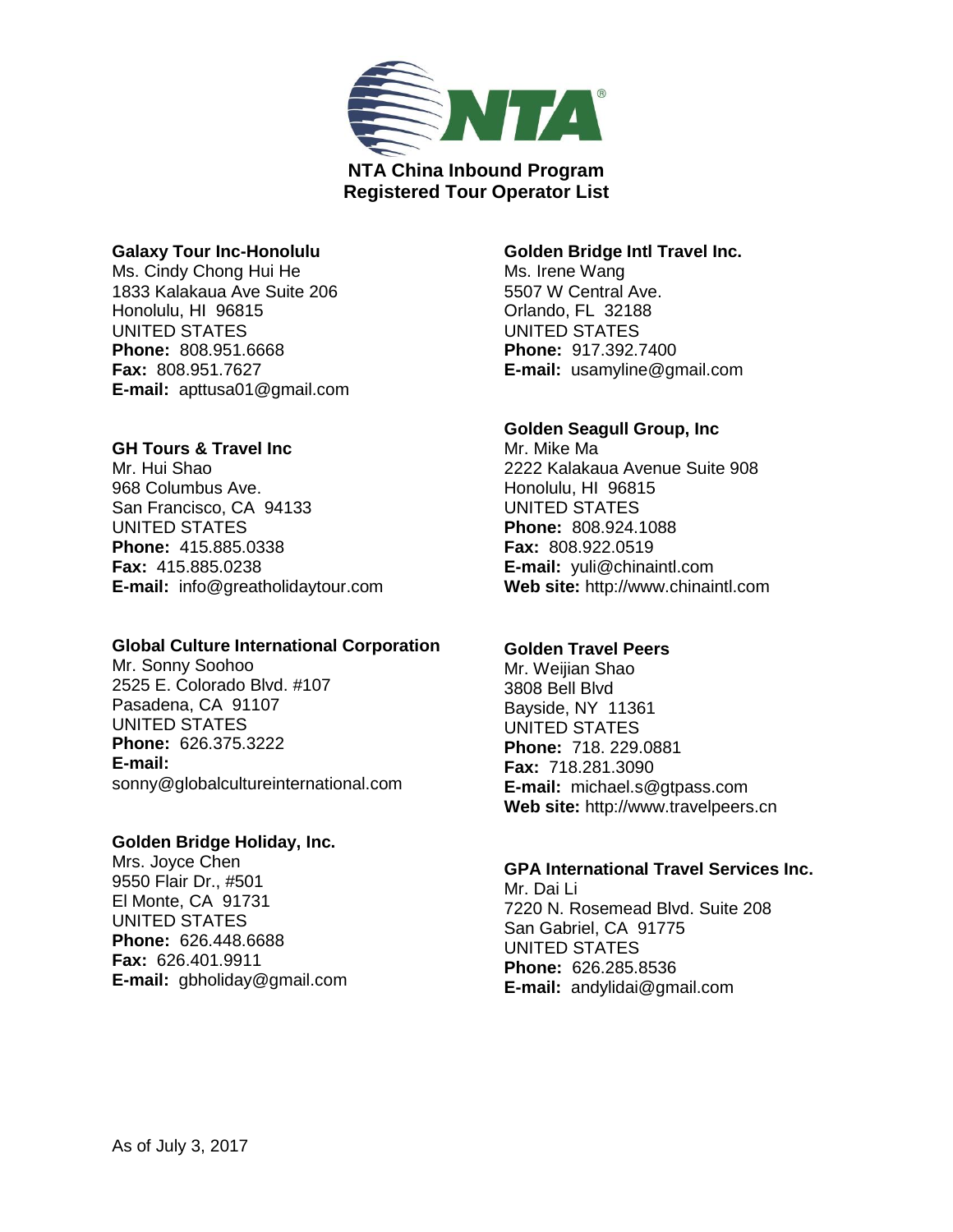

### **Grand Alliance Corporation**

Mr. Shu Yi Kang 150 Post St. Suite #360 San Francisco, CA 94108 UNITED STATES **Phone:** 415.705.8888 **Fax:** 415.705.8880 **E-mail:** datongjiaqi@sina.com

## **Grand Destinations**

Ms. Wu Yang 2201 West Main Street Alhambra, CA 91801 UNITED STATES **Phone:** 626.310.7378 **Fax:** 626.310.7379 **E-mail:** wuy@gdmusa.com **Web site:** http://www.gdmusa.com

#### **Gray Line San Francisco, San Jose & Monterey/Super Sightseeing**

Mr. Paul Nakamoto 50 Quint Street San Francisco, CA 94124 UNITED STATES **Phone:** 415.573.2311 **E-mail:** paul@graylineofsanfrancisco.com **Web site:**  http://www.graylinesanfrancisco.com

# **Great Wall Travel**

Mr. Kevin Xu 301 West Valley Boulevard Suite 203 San Gabriel, CA 91776 UNITED STATES **Phone:** 626.282.9188 **Fax:** 626.282.5509 **E-mail:** greatwallt@aol.com **Web site:** http://www.cctravelus.com

### **GTB Travel Service Inc.**

Ms. Kay Lam 1335 Rockville Pike, Suite 360 Rockville, MD 20852 UNITED STATES **Phone:** 301.338.0704 **Fax:** 301.264.7013 **E-mail:** info@usgtb.com **Web site:** http://www.usgtb.com

# **H.I.S. Guam, Inc.**

Mr. Alvin Pangelinan P.O. Box 11769 Tamuning, 96931 GUAM **Phone:** 649.7437 **Fax:** 646.0278 **E-mail:** alvinp@hisguam.com **Web site:** http://www.his-guam.com

# **HanaTour USA, Inc.**

Mr. Youngmoon Lee 3053 W Olympic Blvd., Ste 101 Los Angeles, CA 90006 UNITED STATES **Phone:** 213.736.1212 **Fax:** 213.736.1221 **E-mail:** ymlee@hanatour.com **Web site:** http://www.usahanatour.com

### **Happy Vacations Inc (NY)**

Mr. Mike Chen 114 Bowery Street, 3rd Floor New York, NY 10013 UNITED STATES **Phone:** 212.965.8688 **Fax:** 212.965.8606 **E-mail:** happyvacations168@yahoo.com **Web site:**  http://www.happyvacationsusa.com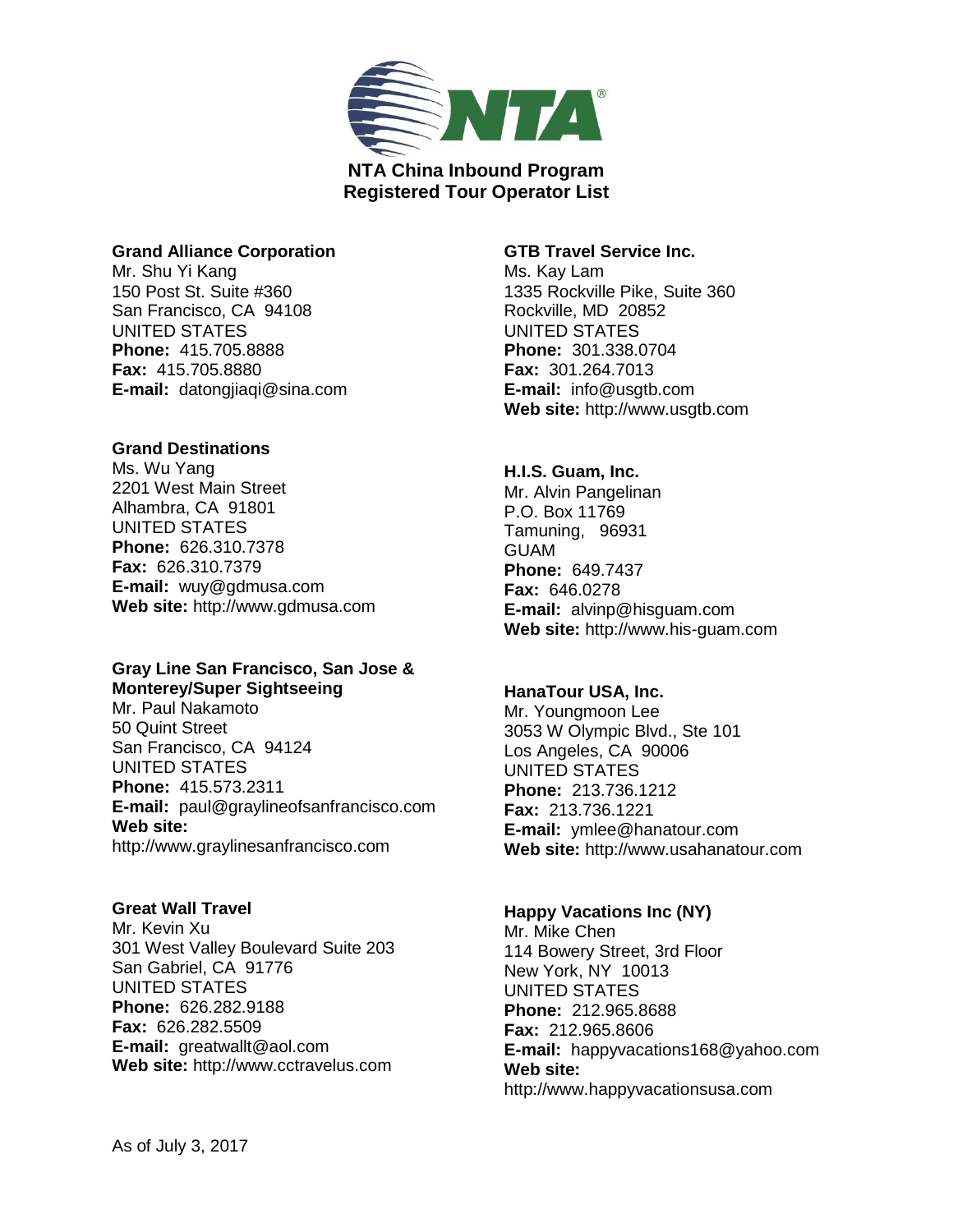

### **Hawaii Global Holiday Inc**

Mr. Hai Shi 2032 S. Beretania Street Honolulu, HI 96826 UNITED STATES **Phone:** 808.921.0999 **Fax:** 808.921.0998 **E-mail:** info@hawaiiglobalholiday.com **Web site:**  http://www.hawaiiglobalholiday.com

## **Hawaii Summer Tour Group Inc.**

Mr. Peter Wang 440 Olohana St St. #2106 Honolulu, HI 96815 UNITED STATES **Phone:** 808.951.8898 **Fax:** 808.949.8898 **E-mail:** jw.hstg@gmail.com

# **Hiseas Travel & Tours Inc.**

Mr. David Song 3380 Flair Dr. #232 El Monte, CA 91731 UNITED STATES **Phone:** 626.234.2386 **Fax:** 626.234.2385 **E-mail:** songdfhs@gmail.com **Web site:** http://www.hiseas.cn

### **Horizon Travel Group**

Ms. Leah Xiao 315 East Romans Ct. Midvale, UT 84047 UNITED STATES **Phone:** 801.809.0019 **E-mail:** horizontravel101@gmail.com

## **Hua Xia Travel Inc.**

Mr. Linhua Lou 43-55 Kissena Blvd #6D Flushing, NY 11355 UNITED STATES **Phone:** 718.463.6519 **Fax:** 718.358.3810 **E-mail:** huaxia\_tour@hotmail.com

### **Hyde International Group Inc**

Mr. Gary Cao 281 E Workman Street #202 Covina, CA 91723 UNITED STATES **Phone:** 626.966.3768 **Fax:** 626.966.9548 **E-mail:** gary@hydegroup.us **Web site:** http://www.hydegroup.us

# **Idaho Tours**

Hon. David Harmon 1529 W. Washington Street Boise, ID 83702 UNITED STATES **Phone:** 208.388.3000 **Fax:** 208.388.3003 **E-mail:** bob@harmontravel.com **Web site:** http://www.harmontravel.com

#### **Inview Travel, Inc.**

Mr. Andy Shi 8301 Edgewater Drive, Suite #202 Oakland, CA 94621 UNITED STATES **Phone:** 510.568.5877 **Fax:** 866.699.7879 **E-mail:** info@inviewtravel.com **Web site:** http://www.inviewtravel.com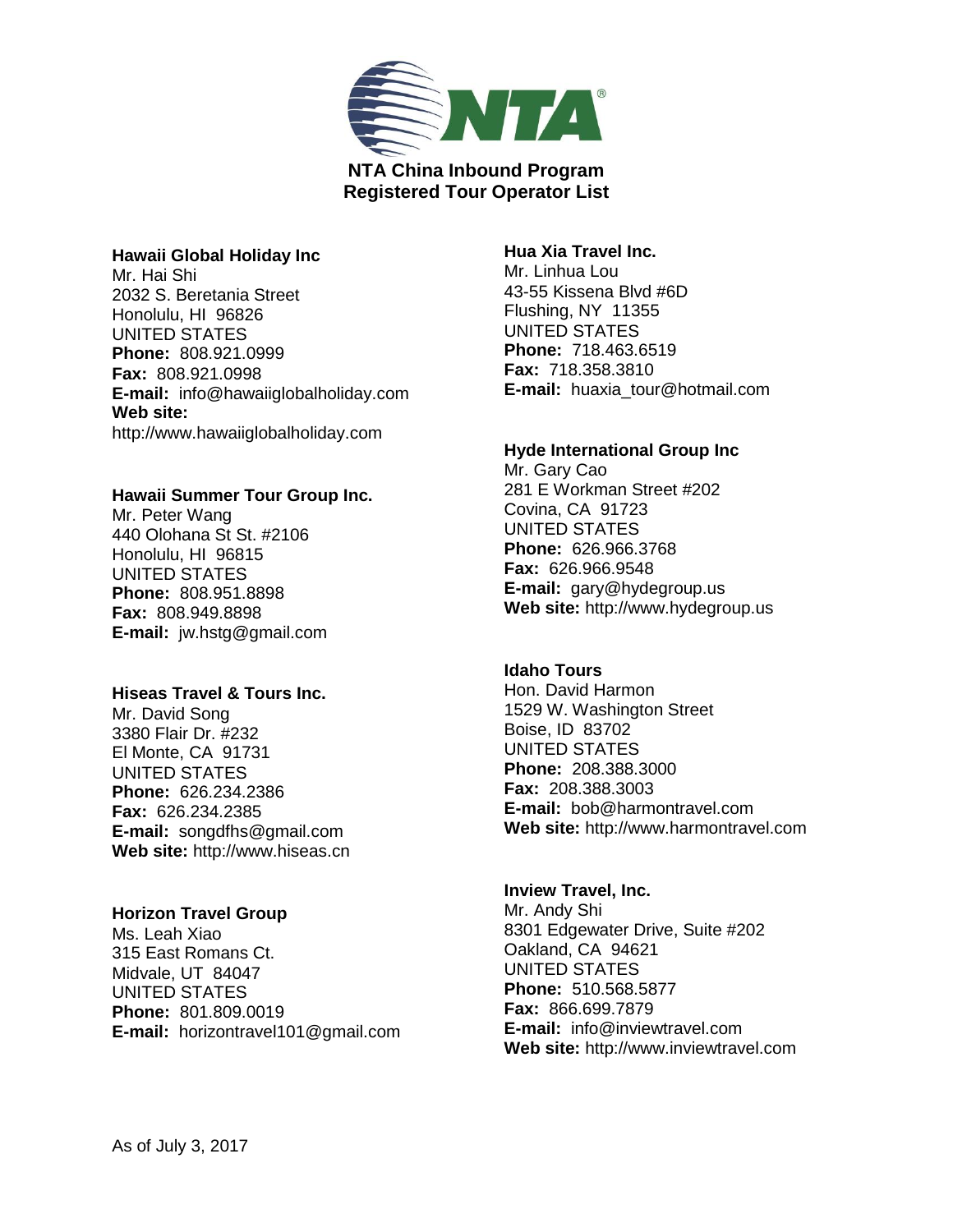

### **Ivy League Group Inc.**

Mr. Matt Wang 130-30 31st Ave Ste. 705 Flushing, NY 11354 UNITED STATES **Phone:** 718.701.0203 **E-mail:** matt@ilgbus.com **Web site:** http://www.ilgbus.com

## **J & Z USA Group Inc.**

Qiuna Jiang 5424 153rd Street Flushing, NY 11355 UNITED STATES **Phone:** 718.578.6849 **Fax:** 917.621.0629 **E-mail:** zhubaby2006@hotmail.com

# **JBS Group Inc**

Ms. Yang Gao 444 E Huntington Dr. Suite 212 Suite 217 Arcadia, CA 91006 UNITED STATES **Phone:** 626.397.2886 (112) **Fax:** 626.397.2881 **E-mail:** sarah@JBShotels.com **Web site:** http://www.JBSHotels.com

### **Joy Holiday**

Mr. Harry Chen 199 California Dr. #199 Millbrae, CA 94030 UNITED STATES **Phone:** 650.259.9599 **Fax:** 650.259.0599 **E-mail:** harry@myjoyholiday.com **Web site:** http://www.myjoyholiday.com

## **Joy Travel NY Inc.** Ms. Yue Li 1641 W Main Street, Ste 308 Alhambra, CA 91801 UNITED STATES **Phone:** 917.689.8606 **Fax:** 917.591.7173 **E-mail:** kinseyli@joytrav.com **Web site:** http://www.joytrav.com

## **JS Global Inc**

Mr. Jing Shi 2149 E. Garvey Avenue North Suite #A-13 West Covina, CA 91791 UNITED STATES **Phone:** 626.915.1818 **Fax:** 909.612.7308 **E-mail:** jsglobalusa@gmail.com **Web site:** http://www.jsglobalusa.com

# **JTB Hawaii Inc.**

Ms. Hui Shuang Bai 818 Pine Street, 3rd Floor Honolulu, HI 96817-5072 UNITED STATES **Phone:** 808.397.5050 **Fax:** 808.926.9328 **E-mail:** hbai@jtb-gts.com **Web site:** http://www.jtb-hawaii.com

### **Jumbo Tours**

Mr. Li Zhong Dou 110 W. Las Tunas Dr. Suite E San Gabriel, CA 91776 UNITED STATES **Phone:** 626.945.5995 **Fax:** 626.285.2438 **E-mail:** jumbotoursla@gmail.com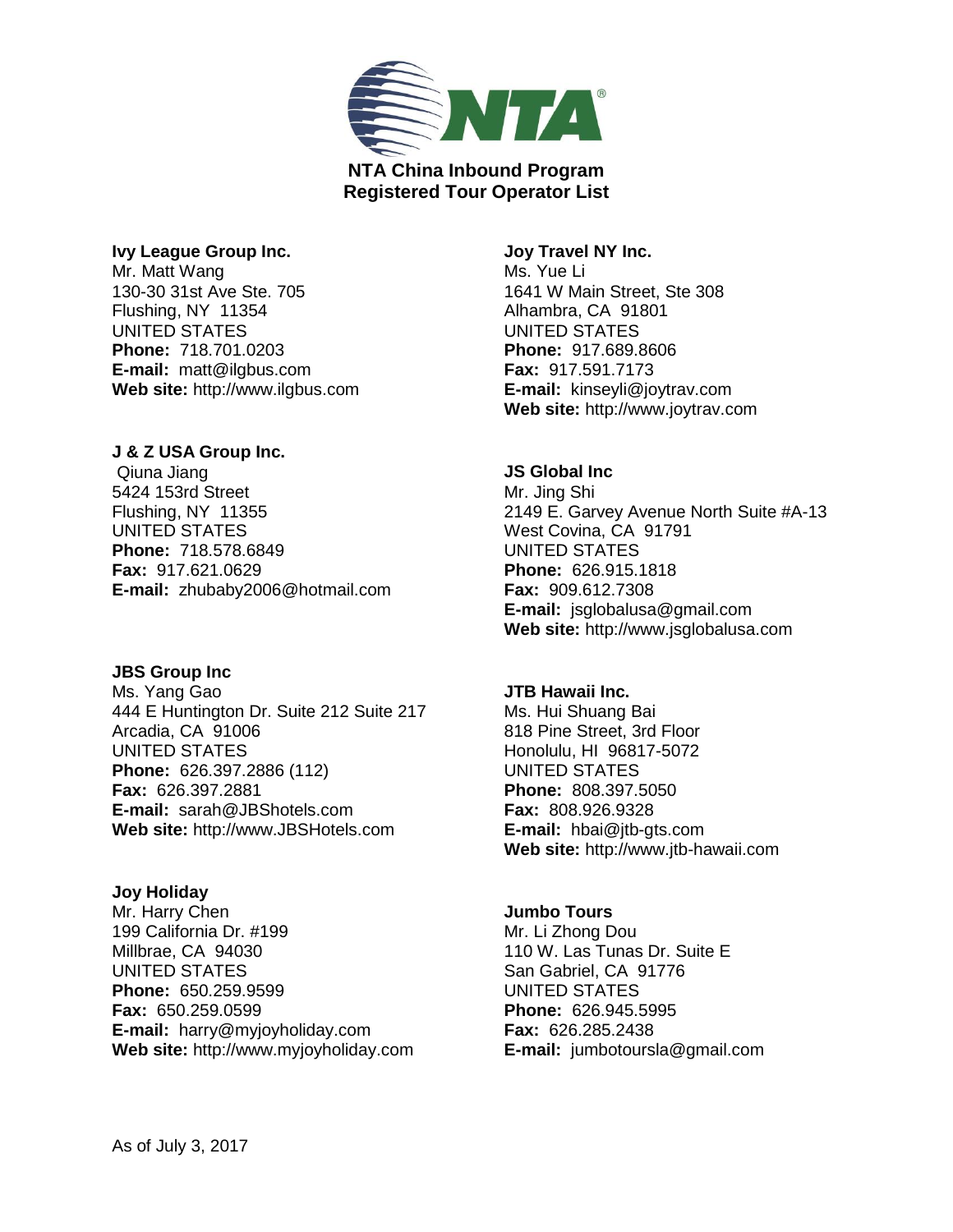

### **Kiwi Education Inc.**

Mr. Eric Ng 2500 Broadway, Suite F125 Santa Monica, CA 90404 UNITED STATES **Phone:** 626.548.9250 **E-mail:** ericng@kiwieducation.org **Web site:** http://www.kiwieducation.org

## **L & L Star Travel Inc.**

Mr. Lei Liu 136-85 Roosevelt Ave. #2002 New York, NY 11354 UNITED STATES **Phone:** 929.362.3488 **E-mail:** liuleill2012@gmail.com

### **L & L Travel Enterprises, Inc.**

Ms. Katie Yu 87 Bowery Street, Ste 201 New York, NY 10002 UNITED STATES **Phone:** 212.334.4222 (100) **Fax:** 212.334.4944 **E-mail:** katie@echolidays.net **Web site:** http://www.lltours.com

### **L&Z International Group, Inc.**

Ms. Summer Zhu 9420 Telstar Ave, Suite 148 El Monte, CA 91731 UNITED STATES **Phone:** 626.377.3123 **Fax:** 626.396.9875 **E-mail:** summer\_zhu@lzinternational.com **Web site:** http://www.lzinternational.com

## **L.L.L. International Travel Inc.**

Mr. Frank Lee 36-36 Main Street, 2 N 2F Flushing, NY 11354 UNITED STATES **Phone:** 800.789.6128 **Fax:** 718.886.0459 **E-mail:** frank@lixin-group.com **Web site:** http://www.llltravel.com

# **LCL Travel**

Mr. Scott Liu 35 Harrison Ave Boston, MA 2111 UNITED STATES **Phone:** 617.338.8222 **Fax:** 617.338.8203 **E-mail:** lcltravelboston@gmail.com

# **Leon International Enterprises, Inc.**

Mr. Li Li 144-17 79th Avenue #2B Flushing, NY 11367 UNITED STATES **Phone:** 646.919.7808 **Fax:** 718.878.3288 **E-mail:** leonleetravel@gmail.com **Web site:** http://www.jsgjly.com

# **Lion Tours USA Inc.**

Mr. Daniel Shen 8831 E. Las Tunas Drive Temple City, CA 91780 UNITED STATES **Phone:** 626.285.3333 **Fax:** 775.251.4568 **E-mail:** info@liontours.com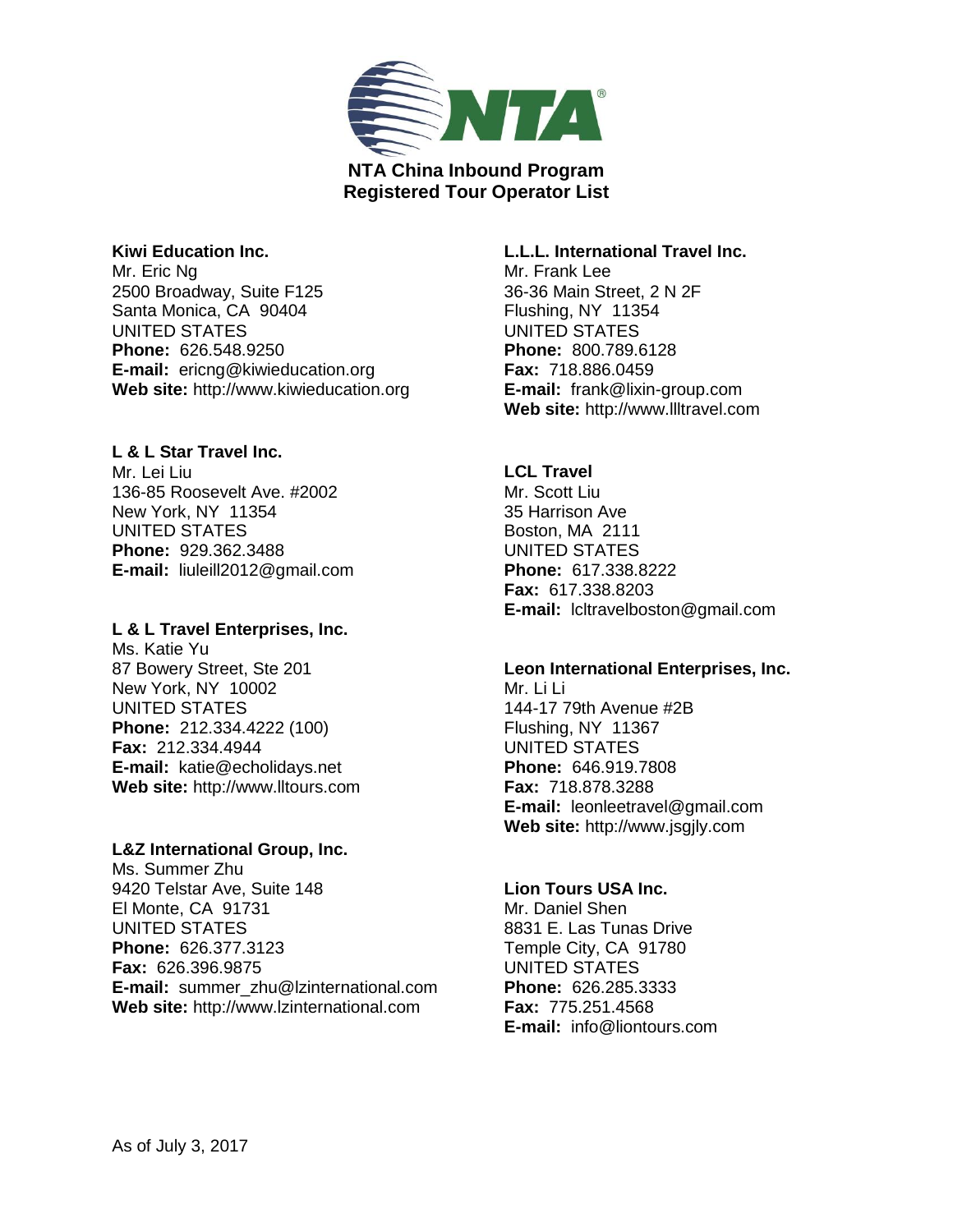

## **Lotto Global Service (USA) LLC**

Mr. Xin Sui Suite 404, South Tower, SeaTac Office **Center** Seattle, WA 98188 UNITED STATES **Phone:** 206.910.8128 **E-mail:** river.han@uslgs.com **Web site:** http://www.uslgs.com

## **Lulutrip Inc.**

Ms. Faith Zhang 2890 Zanker Rd., Suite 2013 San Jose, CA 95134 UNITED STATES **Phone:** 408.786.0688 **Fax:** 408.786.0680 **E-mail:** faith@lulutrip.com **Web site:** http://www.lulutrip.com

# **LVX Group, Inc.**

Mr. Jiahao Li 9550 Flair Drive #202 El Monte, CA 91731 UNITED STATES **Phone:** 626.275.4843 **Fax:** 626.448.8155 **E-mail:** lydca123@gmail.com

# **M & M Tour Inc.**

Mr. Gu Ping Huang 433 Airport Blvd. #238 Burlingame, CA 94010 UNITED STATES **Phone:** 650.685.2888 **Fax:** 650.206.2877 **E-mail:** usammt@gmail.com

# **Mag Vacations International**

Mr. Tao Wang 2408 S. Wentworth Ave Suite 1 Chicago, IL 60616 UNITED STATES **Phone:** 312.999.0202 **Fax:** 312.893.5588 **E-mail:** max@magvacations.com **Web site:** http://www.magvacations.net

# **Majestic Vacations**

Mr. Keng Hsueh 600 Data Dr. Suite 101 Plano, TX 75075 UNITED STATES **Phone:** 248.943.6578 **E-mail:** khsueh@majestic-vacations.com **Web site:** http://www.majesticvacations.com

# **Mana International Inc**

Mr. Zheng Cai 14301 Sullyfield Circle Suite H Chantilly, VA 20151 UNITED STATES **Phone:** 703.352.6881 **Fax:** 703.991.2465 **E-mail:** manacoach@yahoo.com **Web site:** http://www.manacoaches.com

### **Mayi Tours Inc.**

Ms. Jessie Lei 1550 Lemoine Ave #111 Fort Lee, NJ 7024 UNITED STATES **Phone:** 718.666.3000 **Fax:** 718.666.3020 **E-mail:** jessiemayitours@gmail.com **Web site:** http://www.mayitours.com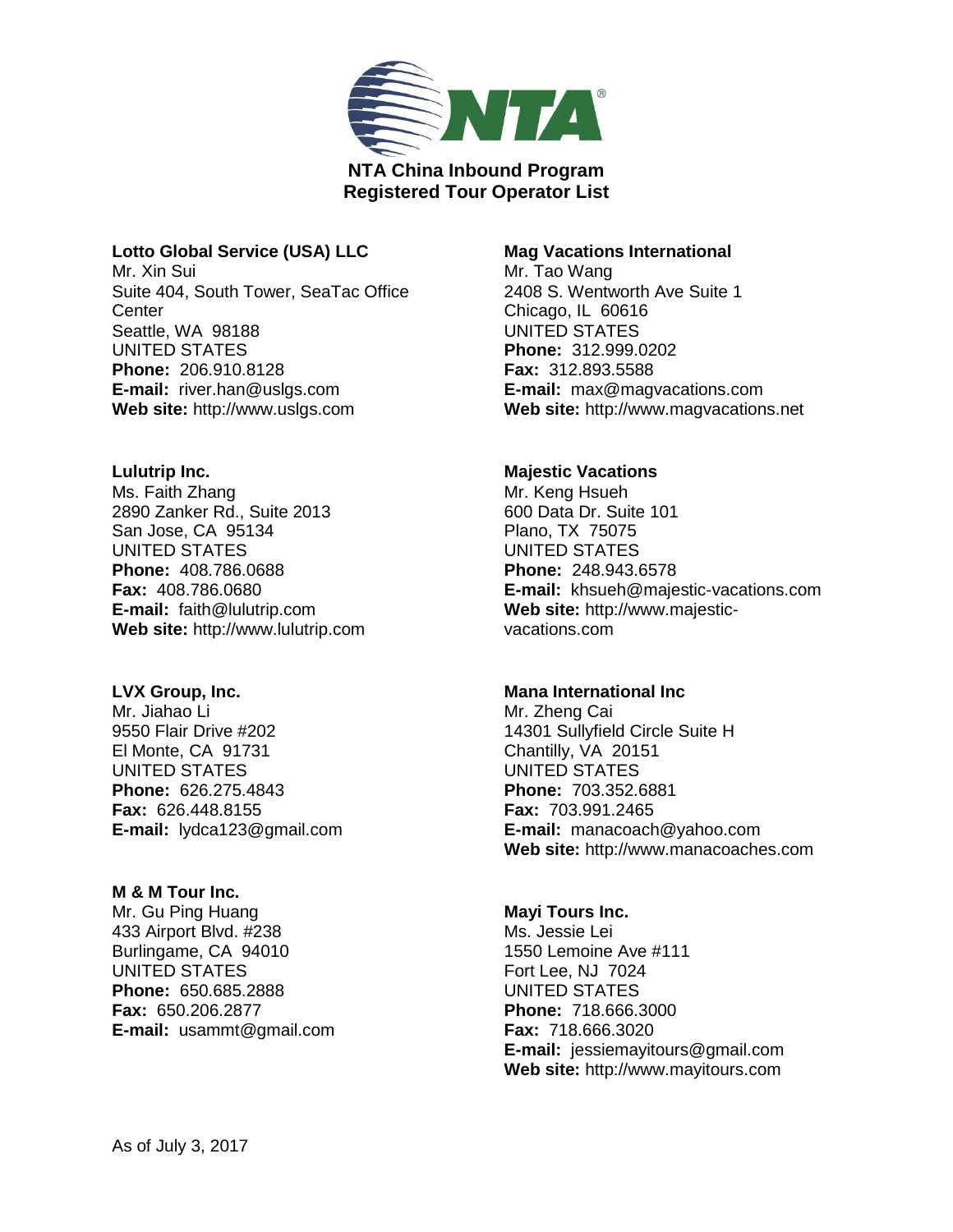

## **Mei Hua Travel, Inc**

Mr. Ye Li 1129 Northern Blvd . Suite 429 Manhasset, NY 11030 UNITED STATES **Phone:** 212.880.6422 **E-mail:** meihuatravelinc@gmail.com

# **Mei Zhou Express Travel Inc.**

Ms. Julie He 319 S Covina Blvd La Puente, CA 91746 UNITED STATES **Phone:** 626.768.3035 **E-mail:** info@meizhouinc.com

## **Miami Sunny, Inc**

Ms. Lily Zheng 125 NE 168th Street North Miami Beach, FL 33162 UNITED STATES **Phone:** 305.655.9989 **Fax:** 305.655.3877 **E-mail:** liu@miamisunny.com **Web site:** http://www.miamisunny.com

# **Morning Bridge International Inc**

Mr. John Zhao 1499 Huntington Drive Suite 400 South Pasadena, CA 91030 UNITED STATES **Phone:** 626.403.9725 **Fax:** 626.403.9629 **E-mail:** helen@morningbridge.com **Web site:** http://www.morningbridge.com

## **Mountain Tours, Inc.**

Ms. Joyce Huang 50 W. Broadway, Suite 300 Salt Lake city, UT 84101 UNITED STATES **Phone:** 801.987.0388 **Fax:** 801.606.2704 **E-mail:** mountaintoursop@gmail.com **Web site:** http://www.mtn-tours.com

# **My Global Group Inc**

Mr. Dan Liu 1930 S. Brea Canyon Dr. #280 Diamond Bar, CA 91765 UNITED STATES **Phone:** 626.407.3946 **Fax:** 909.895.7573 **E-mail:** slcbison02@gmail.com

# **Natural Resort Travel, LLC**

Mr. Jinggui Geng 11147 South Broadwick Road South Jordan, UT 84095 UNITED STATES **Phone:** 801.918.2625 **E-mail:** jingguigeng@hotmail.com

# **Nature Nuts Adventure Travel LLC**

Mr. James Joyce 6051 Fauntleroy Way SW Seattle, WA 98136 UNITED STATES **Phone:** 201.354.8010 **E-mail:** info@naturenutstravel.com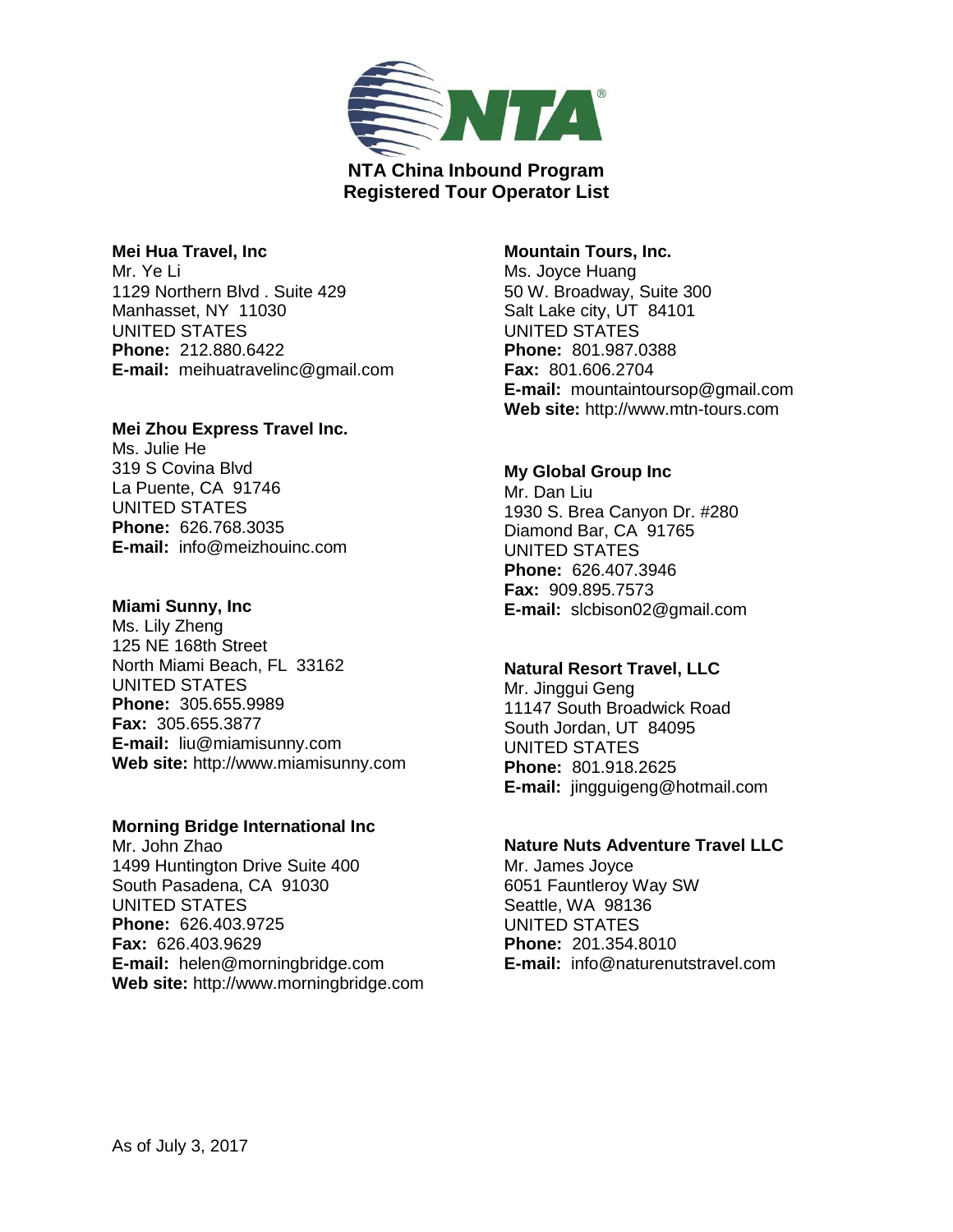

### **New Sun International Travel, Inc.**

Mr. Weirong Ma 30 Kneeland St. Suite 201 Boston, MA 2111 UNITED STATES **Phone:** 617.367.9560 **Fax:** 617.367.9561 **E-mail:** ma@newsunus.com **Web site:** http://www.newsunus.com

## **New Tour Inc.**

Ms. Vera Niu 9420 Telstar Ave Ste 205 El Monte, CA 91731 UNITED STATES **Phone:** 626.260.2333 **E-mail:** newtourn@gmail.com

### **Nexus Holidays Group**

Ms. Michelle Margot Alves 2145B S. China Pl. Chicago, IL 60616 UNITED STATES **Phone:** 312.752.0898 **Fax:** 312.328.0911 **E-mail:** max@nexusholidays.com **Web site:** http://www.nexusholidays.com

### **Niagara Falls Universal Inc**

Mrs. Xiaojie Shun 2092 Grand Island Blvd. Grand Island, NY 14072 UNITED STATES **Phone:** 716.775.5885 **Fax:** 716.775.5883 **E-mail:** info@btlgroups.com

## **Nippon Travel Agency Hawaii, Inc.**

Ms. Mariko Kitamura 2270 Kalakaua Avenue, Suite 1200 Honolulu, HI 96815 UNITED STATES **Phone:** 808.596.4200 **Fax:** 808.591.8308 **E-mail:** m\_kitamura@ntahawaii.com **Web site:** http://www.ntahawaii.com

### **NuVu Traveler**

Ms. Xiao Ying 68 Ravenna Street P.O. Box 385 Hudson, OH 44236 UNITED STATES **Phone:** 330.671.1917 **Fax:** 330.650.1402 **E-mail:** info@nuvutraveler.com **Web site:** http://www.nuvutraveler.com

## **NW Travel Inc.**

Ms. Wenjiao Li 9420 Telstar Ave #148 El Monte, CA 91731 UNITED STATES **Phone:** 626.401.1999 **E-mail:** nwla.ceo@gmail.com

### **Ocean International Travel Inc.**

Mr. Kai Wu 420 Berry Street, Apt. 316 San Francisco, CA 94158 UNITED STATES **Phone:** 415.756.2213 **Fax:** 415.357.1489 **E-mail:** wk\_444@hotmail.com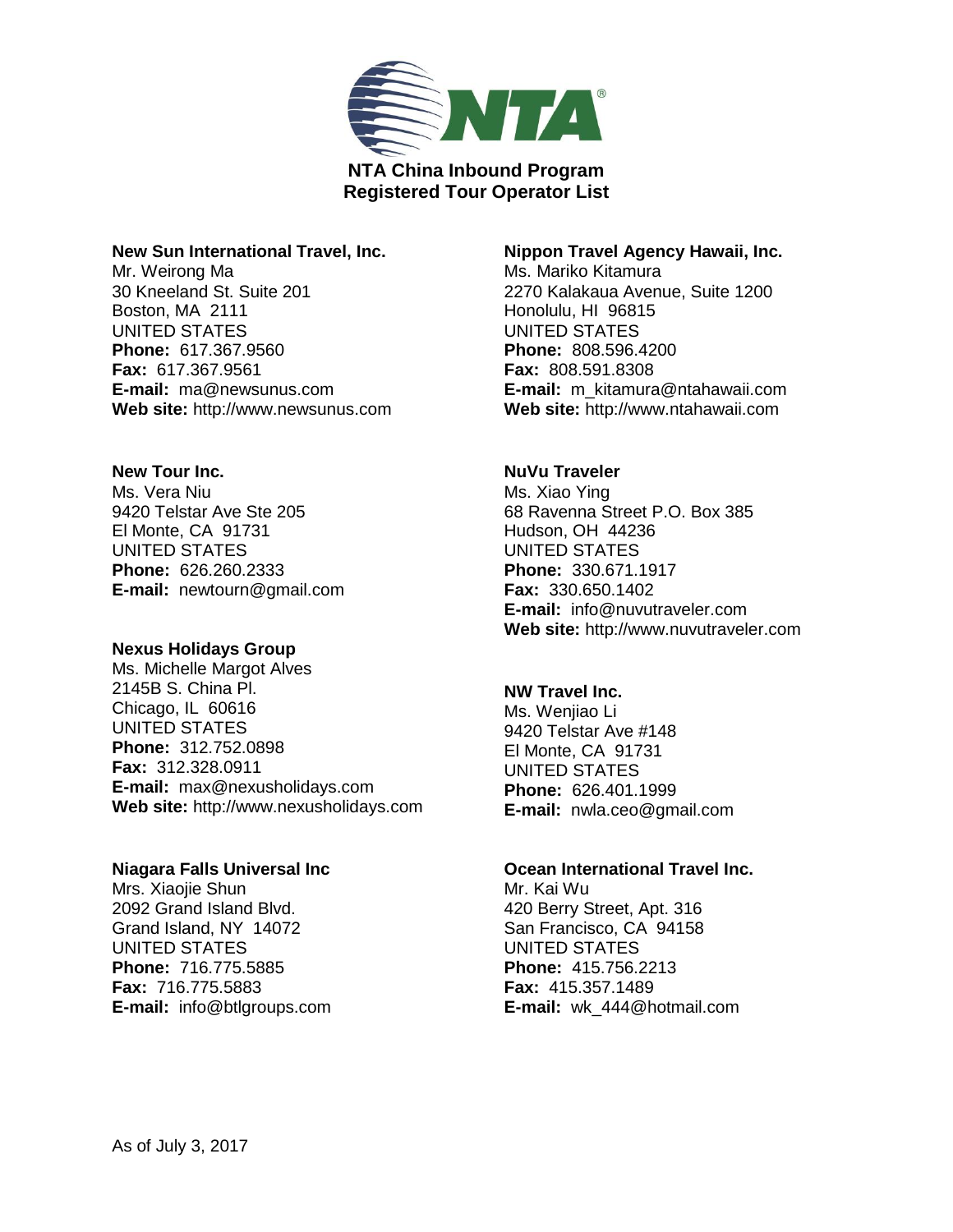

### **Olympic Express**

Ms. Sarah Yin 9550 Flair Drive #126 El Monte, CA 91731 UNITED STATES **Phone:** 626.453.8728 **Fax:** 626.443.8548 **E-mail:** opclax@yahoo.com **Web site:**  http://www.usolympicexpress.com

## **Oriental Tour & Travel Inc**

Ms. Jessica Chao 37-08 Main St., Rm #213 Flushing, NY 11354 UNITED STATES **Phone:** 718.808.2116 **Fax:** 718.353.3390 **E-mail:** jessica.chao@otttravel.com **Web site:** http://www.aotrip.com

### **Oriental Tours, LLC**

Mr. Johnny Pang 5410 Cameron St. Suite 202 Las Vegas, NV 89118 UNITED STATES **Phone:** 702.212.9919 **Fax:** 702.212.6752 **E-mail:** info@orientaltoursandtravel.com **Web site:** http://www.ot1995.com

### **Owl Tours LLC**

Mr. Andrew Wong PO Box 315 Edgewater, NJ 7020 UNITED STATES **Phone:** 646.300.8945 **Fax:** 866.561.6680 **E-mail:** andrew@owltours.com **Web site:** http://www.owltours.com

## **Pacific Island Holidays, LLC**

Mr. Yasuhide Torigoe P.O. Box 6098 Tamuning, 96931 GUAM **Phone:** 649.194 **Fax:** 649.3253 **E-mail:** torigoe@pihguam.com **Web site:** http://www.pihguam.net

### **Pacific Resources Development Inc.**

Mr. Jason Zhang 4 Yawkey Way Canton, MI 48188 UNITED STATES **Phone:** 734.658.5437 **Fax:** 734.722.9588 **E-mail:** flyingbuffalo@gmail.com

### **Pan American Int'l Travel Inc.**

Ms. Zoe Zhou 328 S. Atlantic BL, Suite 218 Monterey Park, CA 91754 UNITED STATES **Phone:** 626.282.6348 **Fax:** 626.282.1893 **E-mail:** paitravel@hotmail.com

# **Pan Pacific Enterprises Group Inc.**

Ms. Dora Woo 1110 McCully Street. Suite #200 Honolulu, HI 96826 UNITED STATES **Phone:** 808.951.9955 **Fax:** 808.951.5252 **E-mail:** ppegtours@gmail.com **Web site:** http://www.ppeg.net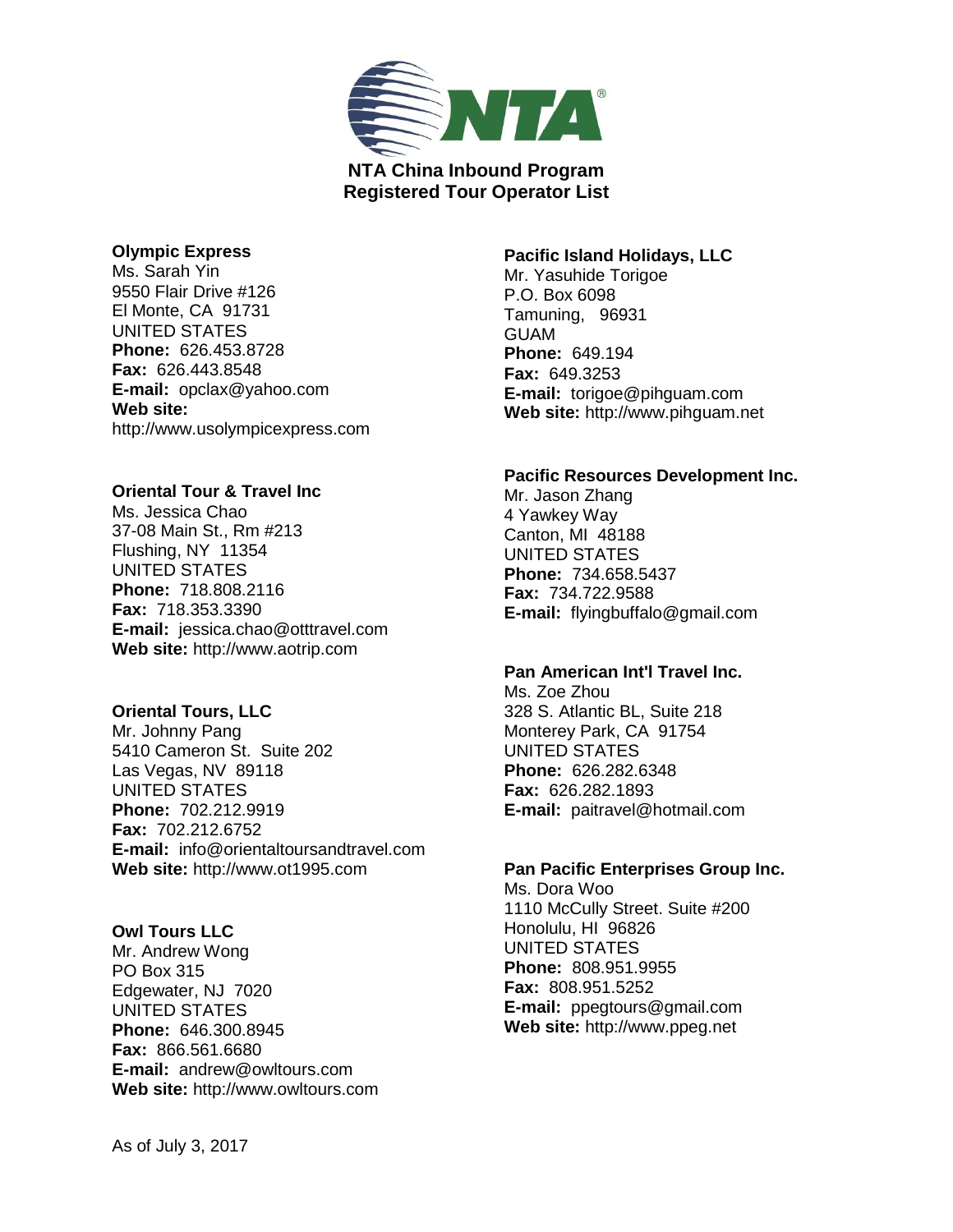

### **Pengbo International**

Mr. John Chi 10538 NE 24th Street Bellevue, WA 98004 UNITED STATES **Phone:** 206.779.9998 **Fax:** 206.455.8728 **E-mail:** pengbollc@hotmail.com

### **Qiang & Qiang Travel Inc.**

Mr. Jason Ge 1028 Eclipse Way West Covina, CA 91792-1015 UNITED STATES **Phone:** 626.297.2559 **E-mail:** qiangqiangtravel@gmail.com

# **R&J Brothers International Culture**

**Exchange Inc.** Mr. Jeff Qiu 6117 S. Cass Avenue Westmont, IL 60559 UNITED STATES **Phone:** 630.915.3410 **Fax:** 630.325.4911 **E-mail:** qiujiajie@hotmail.com

### **Rainbow Holiday Inc.**

Mr. Tony Liu 77 West Las Tunas Drive, Ste 203 Arcadia, CA 91007 UNITED STATES **Phone:** 626.607.1866 **Fax:** 626.261.4781 **E-mail:** rainbowholiday@gmail.com

## **RCK International Inc.**

Ms. Rosemary Cai 735 W Duarte Road #306 Arcadia, CA 91007 UNITED STATES **Phone:** 626.643.3688 **Fax:** 626.446.2811 **E-mail:** rck106@yahoo.com

## **Roaming America Inc.**

Ms. Kay Zhang 2330 Main St. Unit 7 Salt Lake City, UT 84115 UNITED STATES **Phone:** 510.541.9756 **Fax:** 510.227.6846 **E-mail:** roamingusa@foxmail.com **Web site:** http://roamingusatravel.com

# **S & J Tour & Bus Inc.**

Ms. Mona Jiang 185 Canal St. Suite #402 New York, NY 10013 UNITED STATES **Phone:** 646.879.8269 **Fax:** 718.921.1567 **E-mail:** sjtourbus@gmail.com **Web site:** http://www.sjtourbus.com

### **S.H. Tours Inc**

Ms. Silvia Chuang 150 Post Street Suite 360 San Francisco, CA 94108 UNITED STATES **Phone:** 415.705.8888 **Fax:** 415.705.8880 **E-mail:** Silvia@SHTravel.com **Web site:** http://www.SHToursinc.com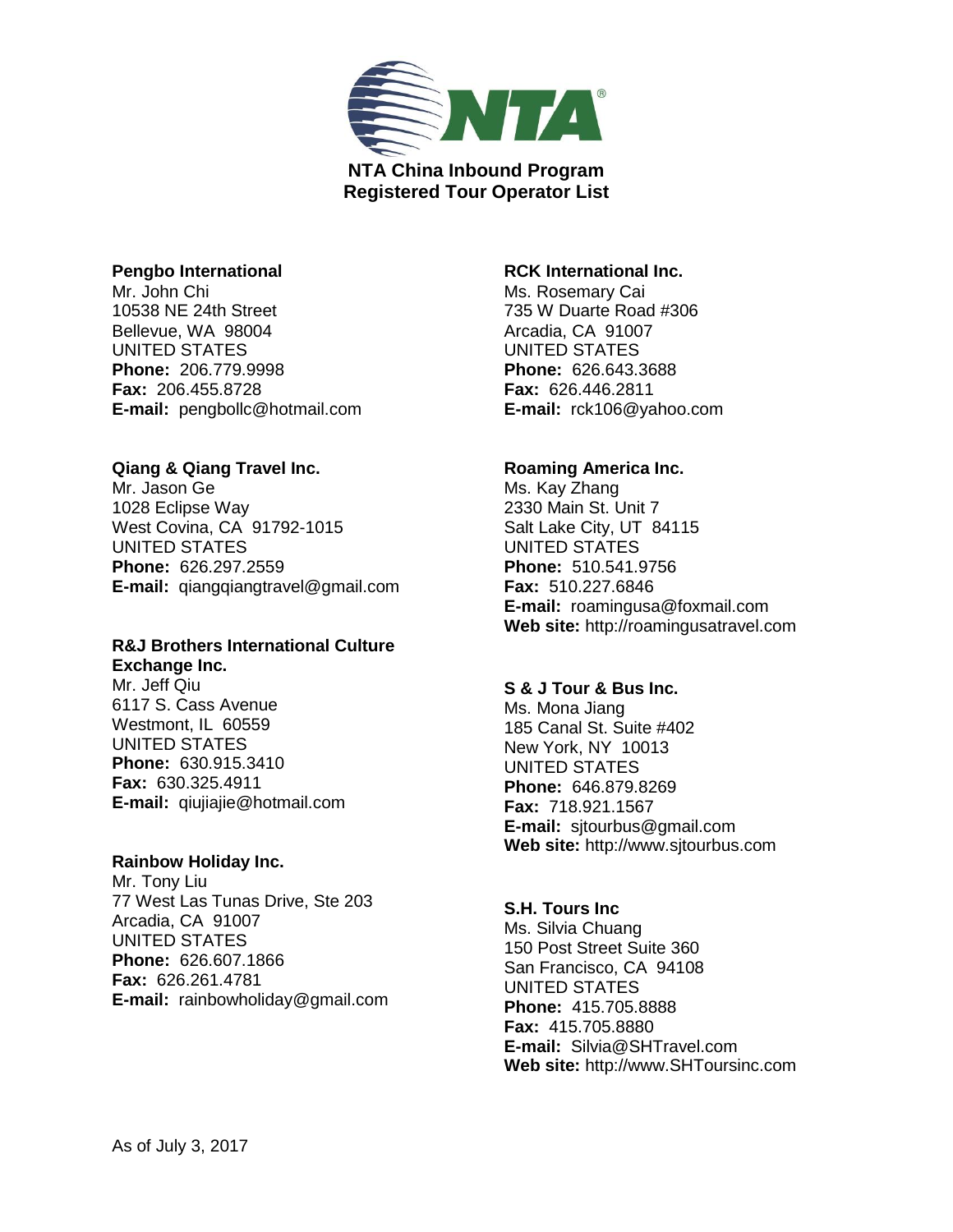

# **SGTS USA Inc.**

Ms. Ran Tao 17371 NE 67th Ct., Suite A7 Redmond, WA 98052 UNITED STATES **Phone:** 510.314.3598 **Fax:** 510.314.3598 **E-mail:** rt.sgtsus@gmail.com **Web site:** http://www.sgts.us

### **Shangri-La Express**

Ms. Katherine Lai 150 Post Street, Suite 360 San Francisco, CA 94108 UNITED STATES **Phone:** 415.705.8888 **Fax:** 415.705.8880 **E-mail:** katherine@shtravel.com **Web site:** http://www.shvacations.com

### **Shine Tours Incorporated**

Mr. Joseph Chi 100 N Citrus Street Suite 305 West Covina, CA 91791 UNITED STATES **Phone:** 626.653.1688 **Fax:** 626.653.1695 **E-mail:** joe.chi@shinetours.net **Web site:** http://www.shinetours.net

### **Sino American Link**

Mr. Jingsheng Wang 215 Arundel Road Burlingame, CA 94010 UNITED STATES **Phone:** 415.661.6227 **Fax:** 415.566.5616 **E-mail:** sinolink168@gmail.com

## **Sky Moon Inc**

Mr. Hui Zhao 14756 National Dr. Chantilly, VA 20151 UNITED STATES **Phone:** 703.263.1275 **Fax:** 703.378.1836 **E-mail:** info@skymooninc.com

# **Spring Tour International**

Scarlett Su 1751 Ramhurst Drive Clemmons, NC 27012 UNITED STATES **Phone:** 919.889.2909 **Fax:** 919.869.1885 **E-mail:** springtouring@163.com

# **STC Skylon Travel Corp.**

Mr. Jing Fan 159-16 Union Turnpike 306 Fresh Meadows, NY 11366 UNITED STATES **Phone:** 718.380.3288 **Fax:** 718.380.3200 **E-mail:** skylonhotels@gmail.com

### **Sun Knights Travel**

Mr. Simon Zhu 20955 Pathfinder Rd. Suite 222 Diamond Bar, CA 91765 UNITED STATES **Phone:** 909.595.0638 **Fax:** 909.595.0038 **E-mail:** simon@sunknights-travel.com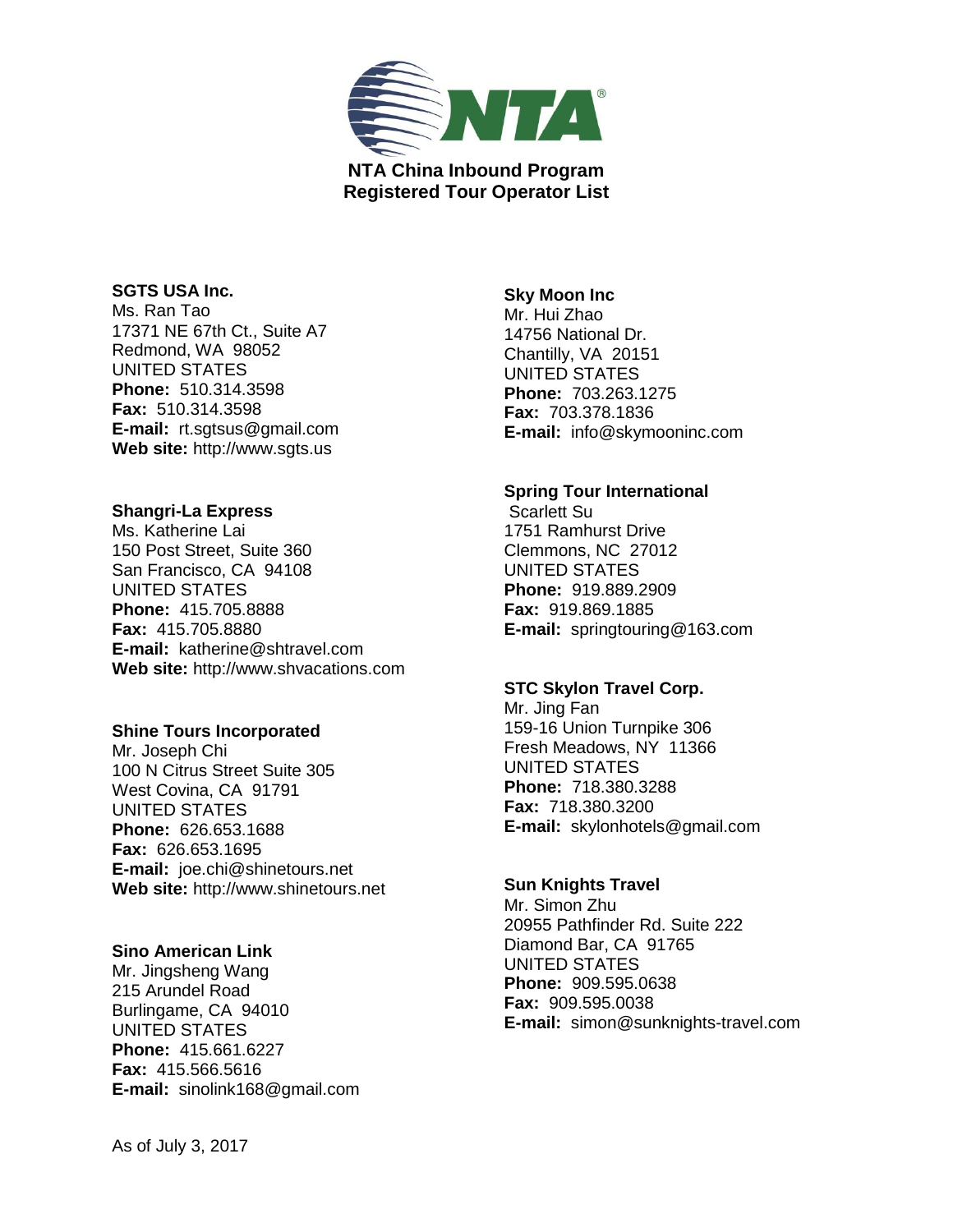

## **Sunflower Global Holiday Inc.**

Ms. Chen Jia 6801 Northlake Mall Dr. Charlotte, NC 28216 UNITED STATES **Phone:** 919.518.5090 **Fax:** 704.494.3040 **E-mail:** 1323415157@qq.com

## **Sunshine Travel**

Mr. Victor Chen 12 Tyler Street Boston, MA 2111 UNITED STATES **Phone:** 617.695.1989 **Fax:** 617.426.6020 **E-mail:** victorchen.sunshine@gmail.com **Web site:** http://www.sunshineboston.com

### **Sunshine United International Corp.**

Mr. Ge Zhang 271 E. Workman Ave., Suite 205 Covina, CA 91776 UNITED STATES **Phone:** 626.915.6669 **Fax:** 626.915.6667 **E-mail:** ssunited999@yahoo.com

# **Sunsnow Travel**

Mr. Xiaofeo Wang 1927 Clove Rd. New York, NY 10304 UNITED STATES **Phone:** 929.666.9696 **E-mail:** sunsnowtravel@outlook.com

## **Suntour International Inc**

Mr. Richard Mei 153 Centre Street, Suite 107 New York, NY 10037 UNITED STATES **Phone:** 212.966.6296 **Fax:** 212.966.6538 **E-mail:** suntour98@yahoo.com **Web site:** http://www.suntourusa.com

#### **Super Vacation Inc.**

Ms. Helen Koo 117 E. Garvey Ave. Monterey Park, CA 91755-2905 UNITED STATES **Phone:** 626.307.2298 **Fax:** 626.307.2299 **E-mail:** helen@americaasia.com **Web site:** http://www.americaasia.com

### **Tauck**

Mr. Scott Supernaw 10 Norden Place Norwalk, CT 06855-1452 UNITED STATES **Phone:** 203.899.6870 **Fax:** 203.899.6610 **E-mail:** ssupernaw@tauck.com **Web site:** http://www.tauck.com

#### **Taya International Inc.**

Ms. Jing Sun 5730 Primrose Ave. Temple City, CA 91780 UNITED STATES **Phone:** 626.927.6980 **Fax:** 626.356.0998 **E-mail:** hwang@tayainternational.com **Web site:** http://www.tayainternational.com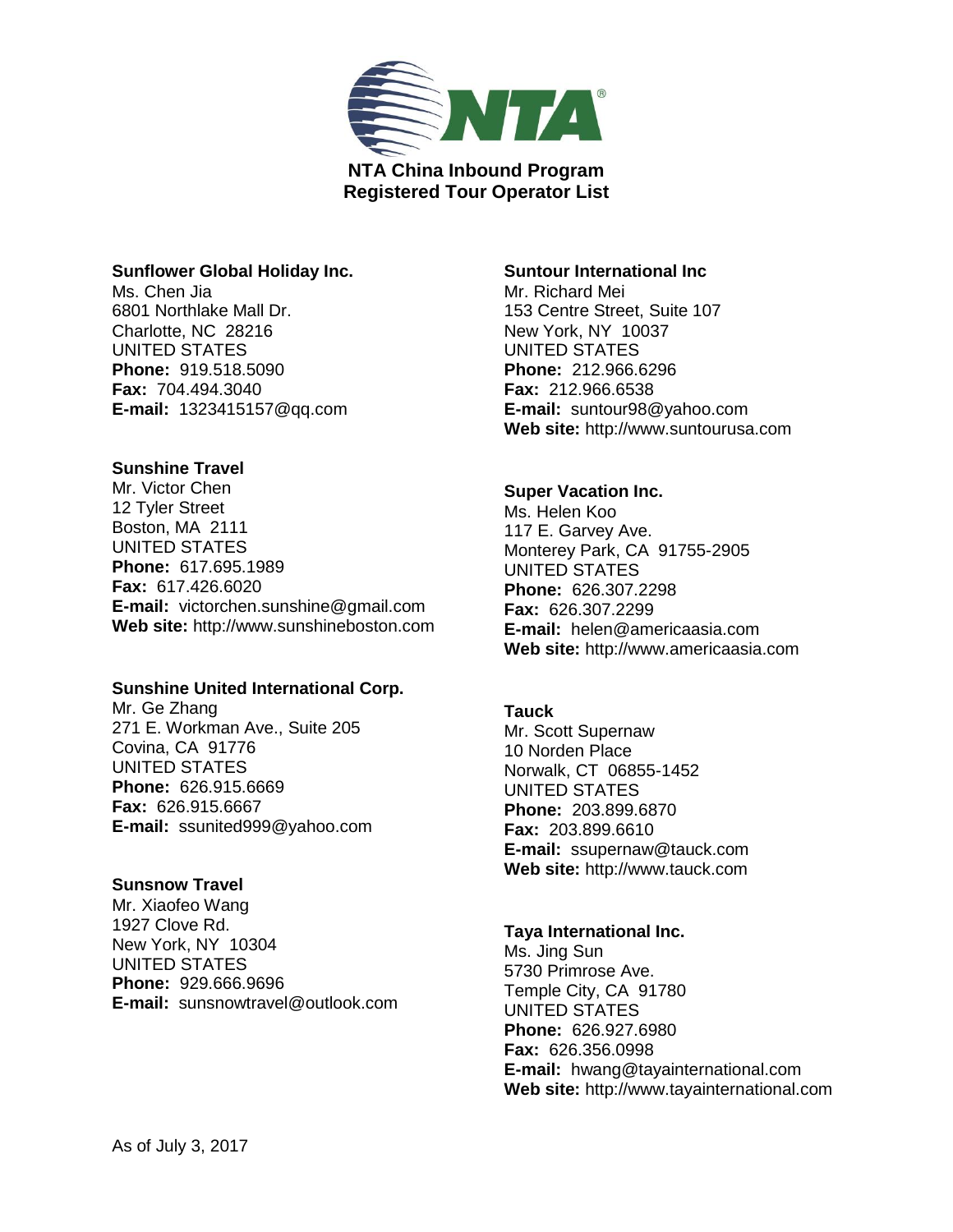

# **The Group Tour Company, Inc. Washington & NY Group Tours**

Mr. Chris Babb 1110 Vermont Avenue, NW Suite C-12 Washington, DC 20005-3556 UNITED STATES **Phone:** 202.955.5667 **Fax:** 202.955.5670 **E-mail:** bill@grouptourcompany.com **Web site:**  http://www.grouptourcompany.com

# **TMT Travel, Inc.**

Ms. Amy Chen 8932 Mission Dr. #106 Rosemead, CA 91770 UNITED STATES **Phone:** 626.285.7799 **Fax:** 626.287.5588 **E-mail:** amyusatmt@hotmail.com

# **Top Development Guam, Inc**

Mr. Yadiel Zheng P.O. Box 24127 Barrigada, 96921 GUAM **Phone:** 648.6888 **Fax:** 648.6888 **E-mail:** punsiuyin@hotmail.com

# **Top USA Tours Corp.**

Mr. Feng Li 11 Broadway Suite 454 New York, NY 10004 UNITED STATES **Phone:** 212.363.8687 **Fax:** 212.363.8686 **E-mail:** frank.li@thetopusatours.com **Web site:** http://www.topusatours.com

# **ToursForFun**

Ms. Vivian Li 1151 W. 5th Street #N100 Azusa, CA 91702 UNITED STATES **Phone:** 626.538.1258 **Fax:** 626.538.1281 **E-mail:** vivian.li@tours4fun.com **Web site:** http://www.tours4fun.com

# **Transamerica Tour Bus, Inc.**

Ms. Ceiline Sun 17588 E. Rowland Street, Suite A289 City of Industry, CA 91748 UNITED STATES **Phone:** 626.678.6989 **Fax:** 888.965.9517 **E-mail:** tatbusa@gmail.com **Web site:** http://www.usadaba.com

# **Tripleasure LLC**

Mr. Chang Dong 46921 Warm Springs Blvd., Suite 201D Fremont, CA 94539 UNITED STATES **Phone:** 510.659.8828 **Fax:** 510.659.8822 **E-mail:** lizheng@tripleasure.com **Web site:** http://www.tripleasure.com

# **TTS (USA) Traveling Co., Ltd.**

Ms. Jian Liang 9040 Telstar Avenue, #107 El Monte, CA 91731 UNITED STATES **Phone:** 626.572.8988 **Fax:** 626.572.7599 **E-mail:** 1079243900@qq.com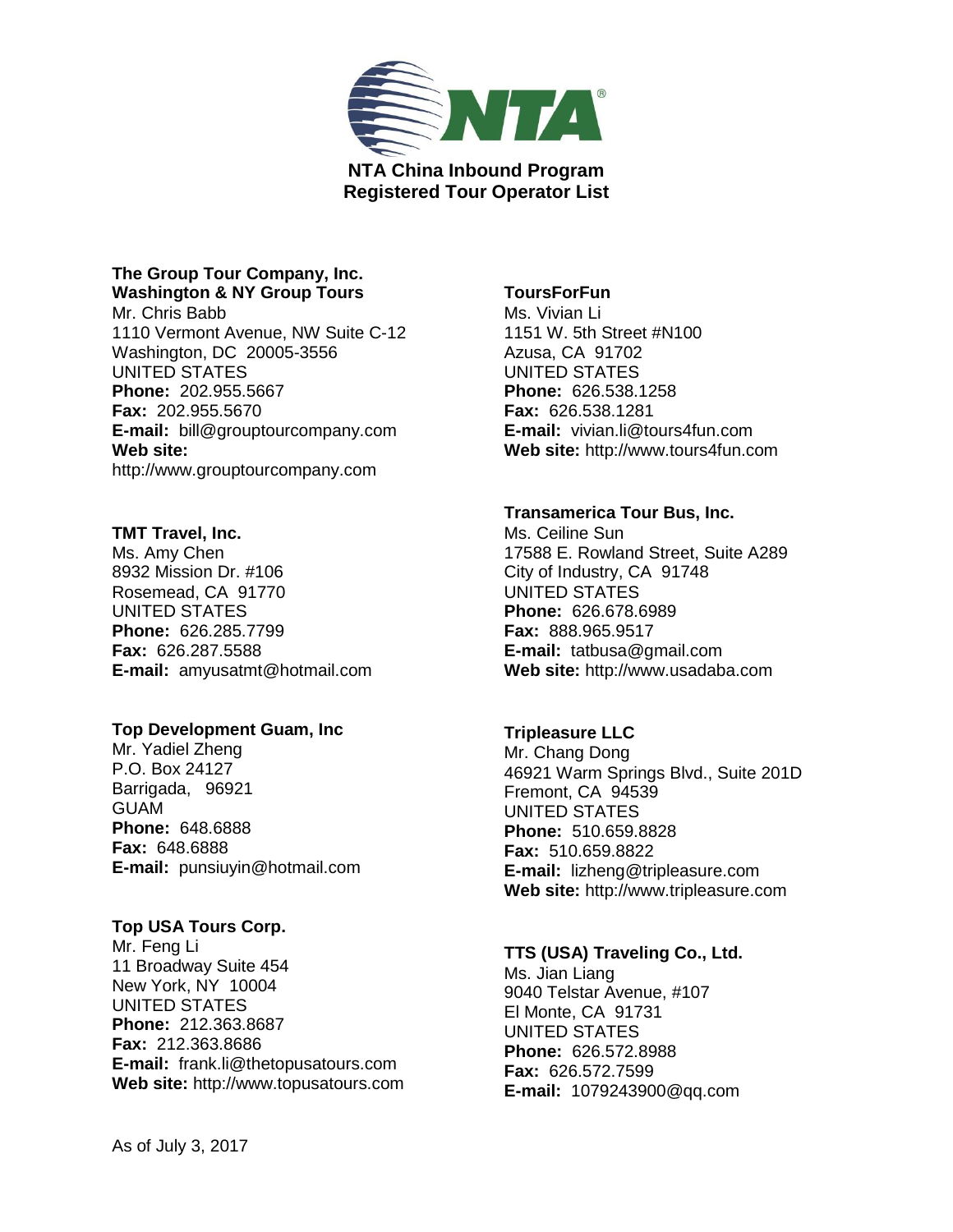

### **U.S. Day Joys, Inc.**

Mr. Tianyu Yu PO Box 2204 Provo, UT 84603 UNITED STATES **Phone:** 801.615.3802 **Fax:** 385.755.7701 **E-mail:** usdayjoys@gmail.com **Web site:** http://www.usdayjoys.com

## **U.S. Lion Travel**

Ms. Vivienne Cheng 35 W. Valley Blvd., Suite D Alhambra, CA 91801 UNITED STATES **Phone:** 626.569.9238 **Fax:** 626.569.9237 **E-mail:** vivicheng@liontravel.com **Web site:** http://www.us.liontravel.com

# **U.S. Yue Cheng General Travel Group**

Mr. Simon Zhu 17890 Castleton St., Suite 398 City of Industry, CA 91748 UNITED STATES **Phone:** 626.810.1898 **Fax:** 626.965.0517 **E-mail:** simonzhu@yue-cheng.com **Web site:** http://www.yue-cheng.com/

# **Umitrip Guam Corporation\***

Mr. Jason Miller P.O.Box 7557 Tamuning, 96931 GUAM **Phone:** 671-989-8039 **Fax:** 671-969-3184 **E-mail:** jason@umitrip.com

## **Unitedstars International Ltd.**

Mr. Gang Yu 17506 Colima Road, Suite 101 A Rowland Heights, CA 91748 UNITED STATES **Phone:** 626.898.7800 **Fax:** 626.768.3706 **E-mail:** gangyu1982@gmail.com **Web site:** http://www.usitrip.com

# **US Bridge Group**

Ms. Lily Chai 20161 Black Diamond Place Ashburn, VA 20147 UNITED STATES **Phone:** 703.288.0373 **Fax:** 703.288.4408 **E-mail:** usbridge2000@yahoo.com

### **US China Connection, Inc**

Mr. Demin Fan 4458 Tench Road, Unit 730 Atlanta, GA 30024 UNITED STATES **Phone:** 770.945.5955 **Fax:** 770.945.4915 **E-mail:** uccfan@yahoo.com **Web site:** http://uschinaconnection.com

#### **US China Travel Service Inc.**

Mr. Jimmy Xie 388 E.Valley Blvd #210 Alhambra, CA 91801 UNITED STATES **Phone:** 626.457.8668 (106) **Fax:** 626.943.9846 **E-mail:** jimmyxie@chinatravelservice.com **Web site:** http://www.chinatravelusa.com

As of July 3, 2017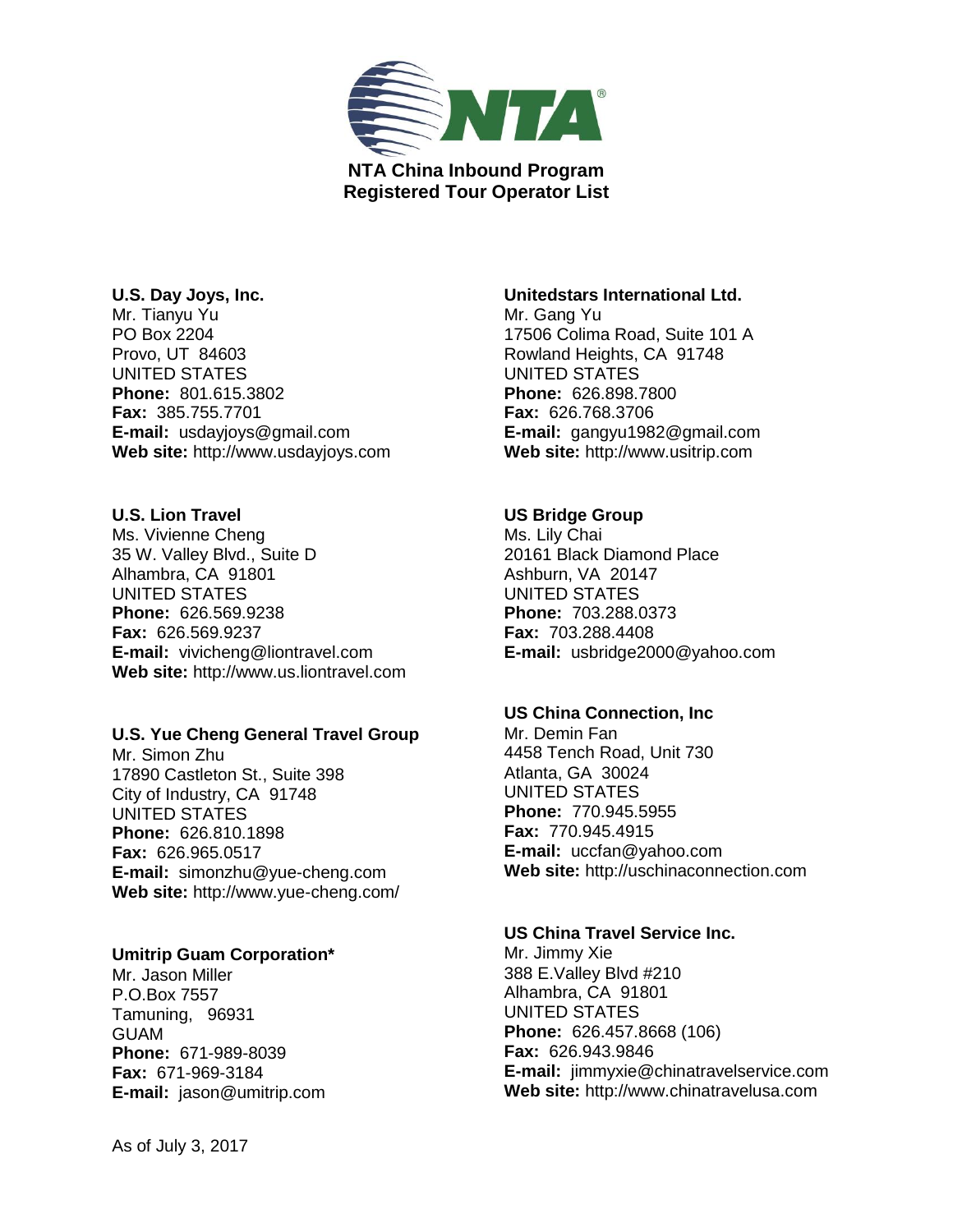

## **US Premier Travel**

Mr. Tianshu Liu 11100 Valley Blvd, Suite 104 El Monte, CA 91731 UNITED STATES **Phone:** 510.579.2299 **E-mail:** info@uspremiertravel.com

## **Vista International Tours, Ltd**

Mr. Yu Shih Han 1823 Niblick Circle Las Vegas, NV 89142 UNITED STATES **Phone:** 657.254.6752 **Fax:** 702.228.9653 **E-mail:** paulctu@hotmail.com **Web site:** http://www.vistatours.com.tw

# **W & S International Travel Inc.**

Mr. Run Zhao 17800 Castleton St., #105 City of Industry, CA 91748 UNITED STATES **Phone:** 626.839.1656 **E-mail:** info@wangshengtravel.com **Web site:** http://www.wangshengtravel.com

# **Wasabi International Tours Inc**

Mr. Jie Geng 75-5803 Alii Dr Kailua Kona, HI 96740 UNITED STATES **Phone:** 808.987.9995 **E-mail:** info@wasabitourshawaii.com

## **Way World Travel Corp.**

Mr. Wei Wu 8211 St. James Ave. Elmhurst, NY 11373 UNITED STATES **Phone:** 718.825.1971 **Fax:** 718.606.2049 **E-mail:** wayworldtravel@126.com

# **West Coast Holidays**

Mr. Tengmu (Tom) Wang 1455 Monterey Pass Road, Ste 210 Monterey Park, CA 91754 UNITED STATES **Phone:** 323.657.0315 **Fax:** 323.318.2057 **E-mail:** pr@uswch.com **Web site:** http://www.uswch.com

### **WF Travel Service Inc**

Mr. Pengxiang (Peter) Gao 2620 S. Maryland Pkwy #16 Las Vegas, NV 89109 UNITED STATES **Phone:** 626.823.5016 **Fax:** 702.252.3788 **E-mail:** usawf@hotmail.com **Web site:** http://www.usawf.com

## **Worldnet Holiday Inc.**

Mr. Michael Hsu 1799 Bayshore Hwy #288 Burlingame, CA 94010 UNITED STATES **Phone:** 650.697.9188 **Fax:** 650.697.9187 **E-mail:** ming@worldnetholiday.com **Web site:** http://www.worldnetholiday.com